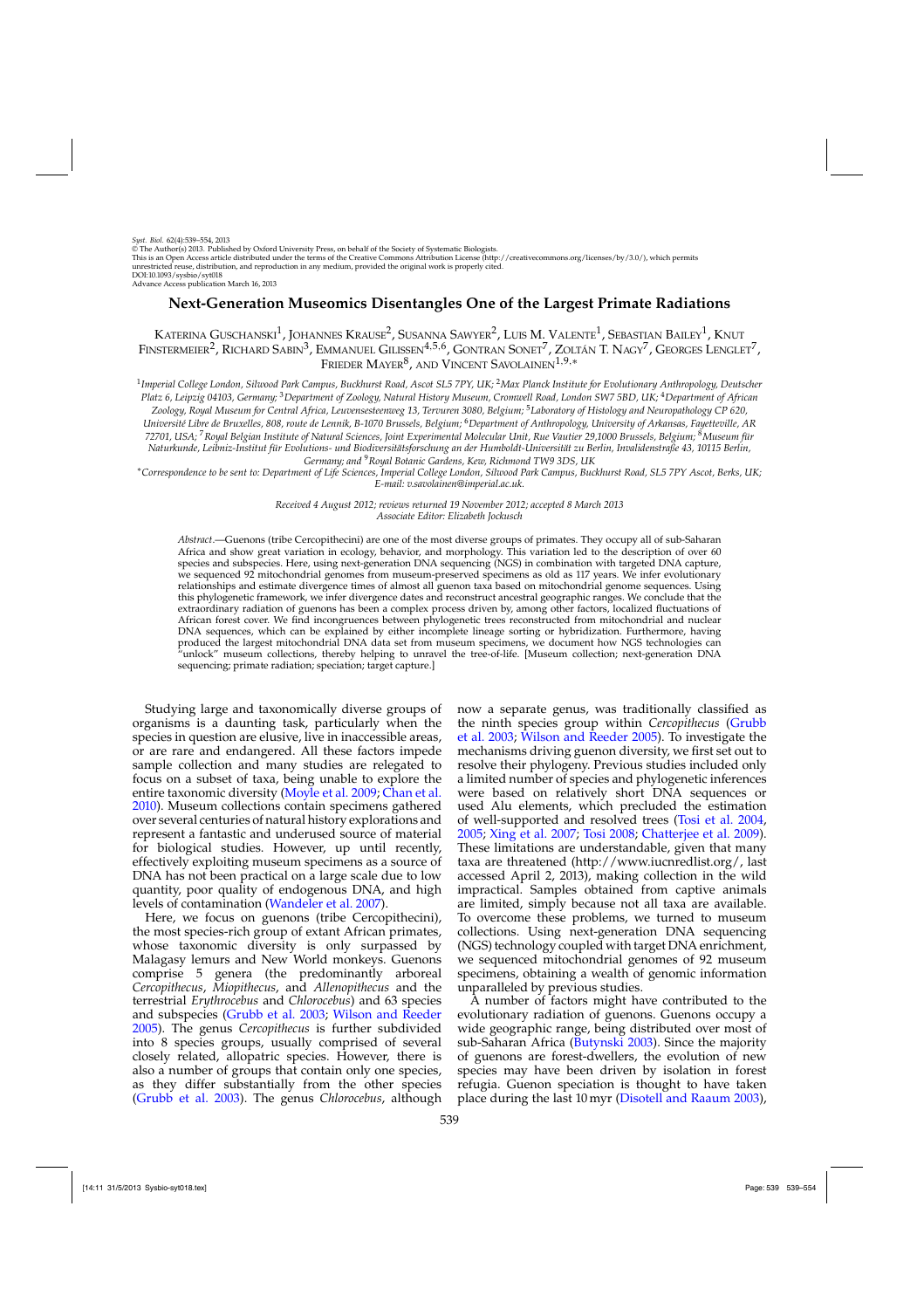<span id="page-1-0"></span>

FIGURE 1. Ancestral ranges and the timing of diversification in guenons. Only a single representative for each taxon is shown, for the full tree see Figure [2](#page-7-0) and Supplementary Figure S3. Pie charts at the nodes indicate ancestral areas, with color corresponding to the location of these areas on the map of Africa shown in the upper left corner. The relative proportion of each color represents the fraction of the global likelihood for the given geographic area. Gray bars indicate the timing of 4 main speciation events (see "Results" section). Vertical bars next to the species names refer to the species groups with photographs showing one of the species group' members (Mi: *C. mitis* group, C: *C. cephus* group, P: *C. preussi* group, Mo: *C. mona* group, N: *C. neglectus* group, Di: *C. diana* group, A: *C. aethiops* group, D: *C. dryas* groups, and H: *C. hamlyni* group). Tip labels in red highlight the members of the terrestrial clade, also see legend of Figure [2.](#page-7-0) Myr=million years. Ancestral ranges: A, Congo basin; B, northern DRC; C, northern Rift Valley; D, Upper Guinea; G, Lower Guinea; I, Angola; J, southeastern DRC; K, southeastern Africa; L, northeastern Africa; M, Zambia; N, Ethiopia/Sudan. Photograph of *C. m. albogularis* by Y.A. de Jong and T.M. Butynski—wildsolutions.nl.

a time period marked by major climatic changes in tropical Africa [\(Bonnefille 2010](#page-12-0)). It is thus possible that repeated geographic isolation, leading to reduced gene flow between populations, resulted in the diversity of taxa seen today (i.e., allopatric speciation). Guenons are well known for their morphological (Fig. 1) and acoustic diversity [\(Kingdon 1980](#page-14-0), [1988](#page-13-0); [Gautier 1988\)](#page-13-0)—traits that can be subject to mate choice. The evolution of these characteristics together with differences in behavior is hypothesized to contribute to species recognition. Furthermore, guenons exhibit a great cytogenetic diversity, with diploid chromosome numbers ranging from 48 to 72 [\(Dutrillaux et al. 1988](#page-13-0); [Moulin et al.](#page-14-0) [2008\)](#page-14-0), which may convey reproductive isolation. Finally,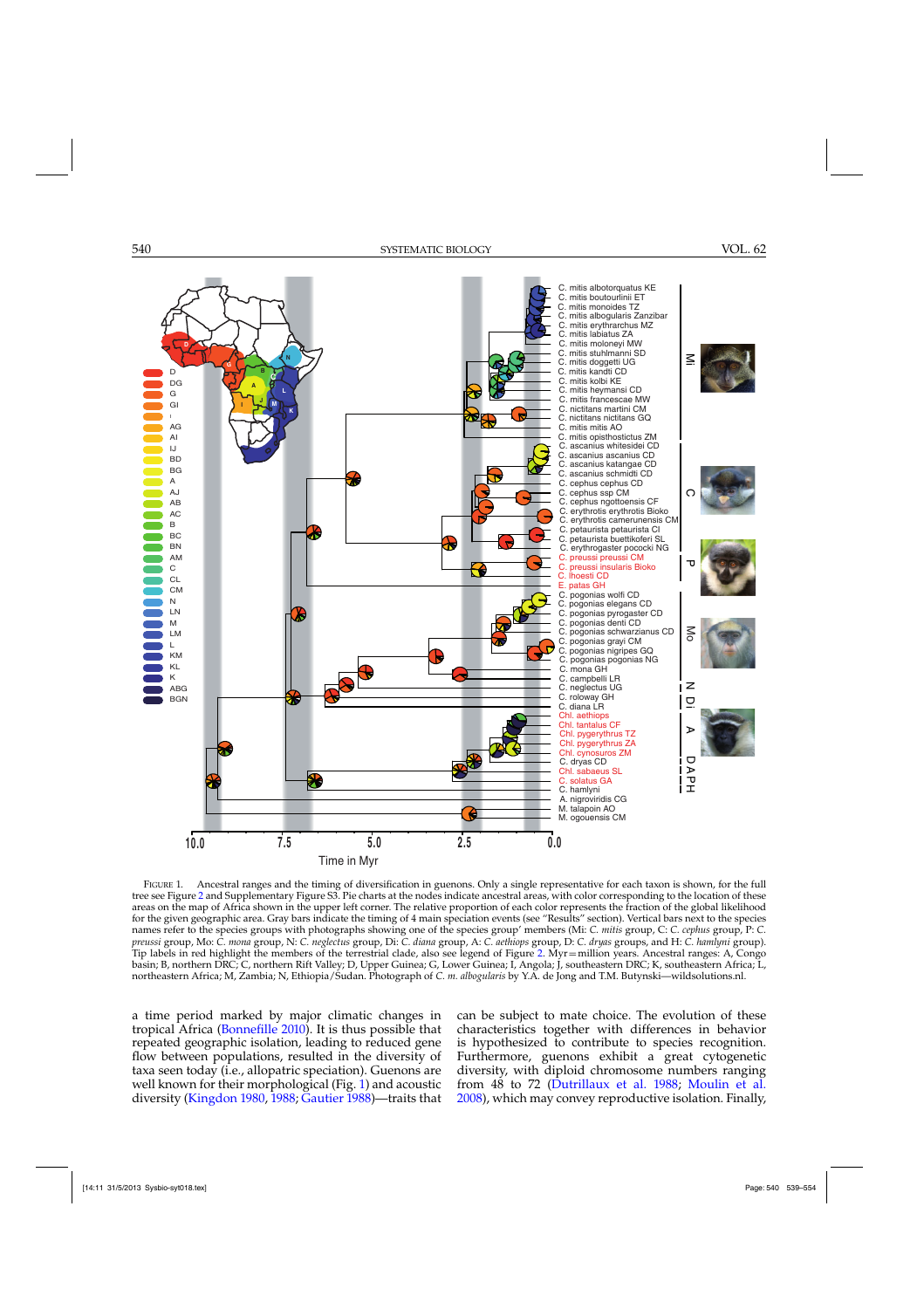hybridization could have been involved in the evolution of guenon[s, as documented in other mammals \(](#page-12-0)Arnold and Meyer [2006;](#page-12-0) [Larsen et al. 2010](#page-14-0)). Interspecies mating in guenons is well known from captivity and the wild and is reported to produce viable and fertile offspring [\(Detwiler et al. 2005](#page-13-0)). Furthermore, many extant guenon taxa occur in sympatry and frequently form polyspecific troops [\(Gautier-Hion 1988](#page-13-0)), which allows for interspecific or even intergeneric hybridization.

In this study, we generate a comprehensive phylogenetic framework based on mitochondrial (mtDNA) genomic sequences from an almost complete sampling of guenons, obtained primarily from museum specimens. The tree was used to infer ancestral distributions, to test for evolutionary constancy of diversification rate, and to evaluate the importance of geographic isolation in guenon radiation. Using phylogenetic, geographic, and climatic information, we assess the possible role of past climatic changes in the speciation of guenons. Finally, comparisons between nuclear and mitochondrial-based phylogenetic trees allow us to highlight important topological discrepancies, which merit future investigations by suggesting that hybridization and introgression could have played a role in shaping guenons' diversity.

### MATERIALS AND METHODS

#### *Sample Collection*

The taxonomy of guenons is still relatively unsettled. For our study, we followed the taxonomy proposed by [Grubb et al.](#page-13-0) [\(2003](#page-13-0)) and also took into accoun[t the taxonomic classification by](#page-15-0) Wilson and Reeder [\(2005\)](#page-15-0) (Supplementary Table S1, Dryad doi: 10.5061/dryad.7k14q). We collected samples in 4 European museums: (i) Museum für Naturkunde in Berlin (MfN), Germany; (ii) Royal Museum for Central Africa (RMCA) in Tervuren, Belgium; (iii) Royal Belgian Institute of Natural Sciences (RBINS) in Brussels, Belgium; and (iv) Natural History Museum (NHM) in London, United Kingdom. We collected up to 300 mg of material from skins, skulls, and skeletons. The geographic origin of the specimen and the date of collection were taken from museum records. Sources of sampled material differed in these museums depending on their policies for invasive sample collection (Supplementary Table S2). Most samples represented dried tissue that was still attached to skeletons and skulls. Samples were also collected from skins by taking up to  $5mm^2$  of ear cartilage or up to  $4 \text{mm}^2$  of fingertips.

During sample collection we used gloves, which were changed between each specimen, and cleaned the working surfaces with 20% dilution of commercial bleach and distilled water. The collection tools were sterilized either by fire or by incubating them in bleach and subsequent rinsing in distilled water. Where possible, we sampled from secluded parts of the

specimen that were unlikely to have come in direct contact with human handlers. We also attempted to remove the surface layer to avoid sampling highly exposed and potentially contaminated parts of the specimen. In a few cases, we drilled into the broken part of the skulls or skeletons to retrieve bone material or collected the spongy parts of the nasal bone. When drilling, we used sterile one-way coats, facemasks, and hairnets. For some specimens, we collected the root fraction of the teeth. Where possible, the collection and subsequent selection of the samples for extraction were aimed to contain at least 2 representatives of each taxon from across its geographical range, and ideally deposited in different museums. In total, samples from 120 specimens were used for DNA extraction.

### *DNA Extraction and Library Preparation*

DNA from skin, dried tissue, teeth, and bone samples was extracted in a laboratory dedicated to ancient DNA, which implements several precautions against contamination [\(Green et al. 2008](#page-13-0)). For the extraction, we used 10–253 mg of material per sample (Supplementary Table S2). Tissue samples were ground with mortar and pestle. The extraction procedure followed a columnbased extraction protocol [\(Rohland et al. 2009](#page-14-0)) with one modification: the DNA was eluted using TE buffer with 0.05% Tween 20. Siliconized tubes were used in all processing steps and for long-term storage of the extracts. For each 10–20 samples, we processed 2 negative controls to check for possible cross-contamination during the extraction process.

Illumina libraries were prepared from 30  $\mu$ l of the extract from each sample, under clean room conditions, and following [Meyer and Kircher](#page-14-0) [\(2010](#page-14-0)). To allow highly multiplexed sequencing, an Illumina adapter containing a 7-basepair (bp) barcode was attached to the 3'-end of each sample [\(Meyer and Kircher 2010](#page-14-0)). We used 96 barcode sequences, which differed from each other by at least 3 substitutions. This dramatically reduces the chance of converting one barcode into another one by sequencing errors. We included additional blanks for every 23 processed samples to check for possible contamination during library preparation. Each indexed extract was amplified with Phusion<sup>TM</sup> High-Fidelity Master Mix, 400 nM of each IS5 and IS6 primers until saturation to ensure high prevalence of DNA fragments.

### *Enrichment for Mitochondrial DNA*

For the targeted capture of mitochondrial fragments, we used a published procedure [\(Maricic et al. 2010](#page-14-0)). Briefly, this protocol is based on hybridization of mitochondrial fragments contained in the complex mixture of the sample extract to a bait consisting of fragmented mitochondrial genomes from closely related taxa.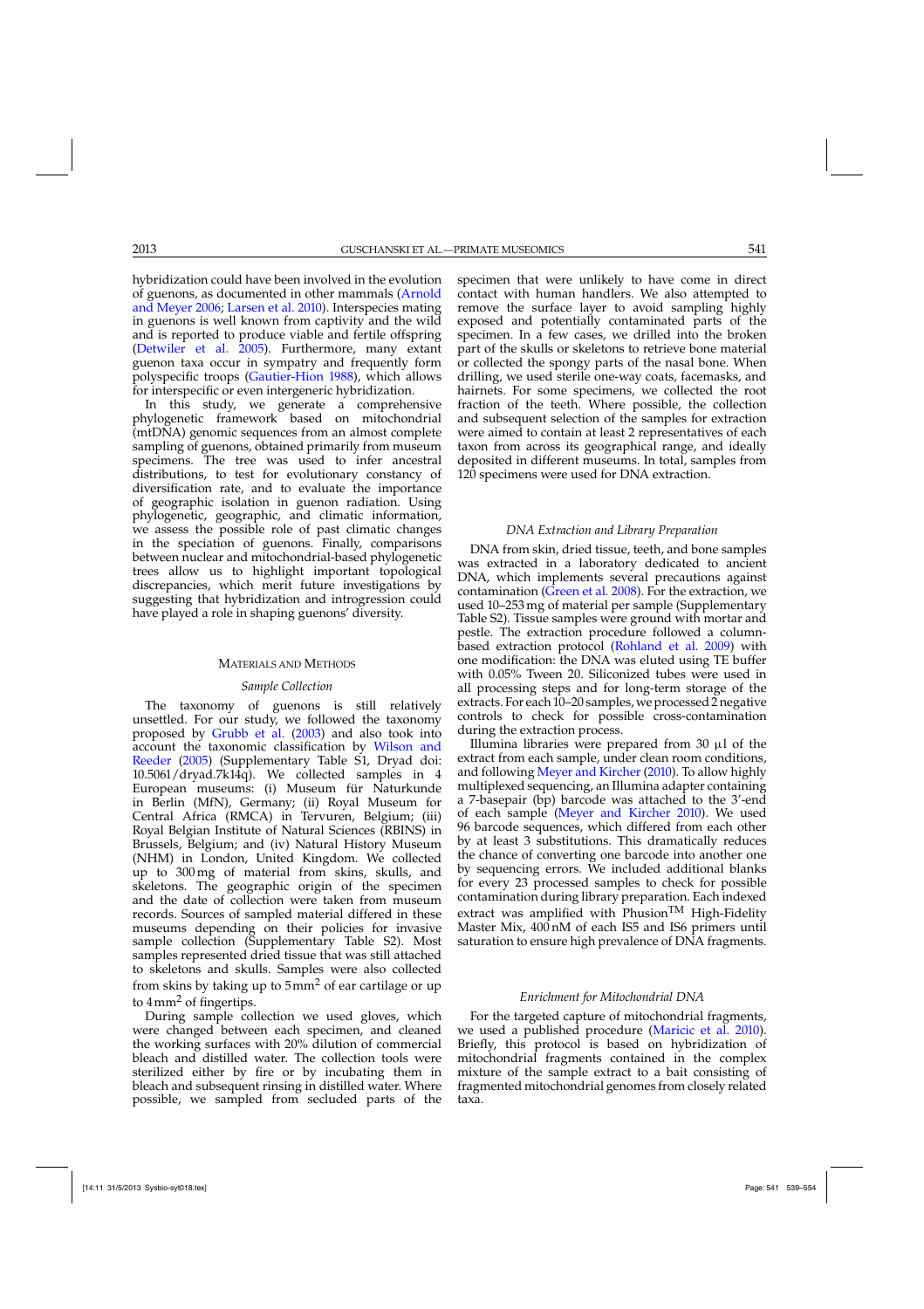To construct the bait, we amplified the entire mitochondrial genomes of 3 guenon taxa: *Cercopithecus mitis monoides*, *Cercopithecus diana*, and *Erythrocebus patas*. Long-range PCR was performed on high-quality DNA samples resulting in 2 PCR fragments (ca. 8000 and 10 000 bp). The amplification protocol and primate specific mitochondrial primers were as in [Finstermeier](#page-13-0)  $(2010)$ . The 2 fragments of bait were pooled in equimolar amounts to a total of 2  $\mu{\rm g}$  for each bait sample and sonicated (Bioruptor, Diagenode, Liege, Belgium) 10 times for 30 s with the output selector set to high. This resulted in fragment size distribution between 250 and 2500 bp. Subsequently, the fragments were biotinylated and immobilized on streptavidin-coated magnetic beads

[\(Maricic et al. 2010\)](#page-14-0). Indexed DNA extracts from museum samples were combined into 9 different capture pools, each containing 8–20 samples (Supplementary Table S2). In each capture pool, the DNA was made single-stranded and hybridized with blocking oligos that "mask" the Illumina adapters [\(Maricic et al. 2010](#page-14-0)). Subsequently, each capture pool was mixed with one or a combination of bait genomes. More specifically, 3 capture pools were hybridized only to the mitochondrial genome of *C. mitis monoides* as bait, 3 more to the *E. patas* mtDNA genome, and the remaining 3 were hybridized to a combination of *C. mitis monoides*, *C. diana*, and *E. patas* (Supplementary Table S2). The choice of samples to be captured in a particular pool was based on current knowledge of taxonomic and phylogenetic relationships within guenons [\(Tosi 2008\)](#page-14-0), attempting to use a bait from a species that was evolutionarily closest to the sample to be captured. For instance, all representatives of the *C. mitis* species group were captured with *C. mitis monoides*, and species within the proposed terrestrial clade [\(Tosi et al. 2004\)](#page-14-0) were predominantly captured with *E. patas* (this included all *Chlorocebus* species). Species for which no clear phylogenetic information was available, for example, *Cercopithecus dryas*, or that are supposedly placed equidistant from all bait taxa, for example, *Cercopithecus neglectus*, were captured with the combination of all 3 baits (Supplementary Table S2). We adjusted the amounts of samples to be pooled to match their initial ratio after extraction. This was done to ensure that each DNA fragment present in the initial sample is sequenced to approximately the same depth. Because we amplified each extract until saturation (see above), extracts with low initial DNA content will contain many more copies of the same DNA fragment than extracts with high initial DNA content. The adjustment to the initial ratio thus reduces the chance of sequencing the same PCR-amplified fragment a disproportional number of times. We also captured all negative controls (extraction and library preparation), distributing them randomly among the capture pools. The mixture of sample and bait was rotated in a hybridization oven at  $6\overline{5}$ °C for 48 h. At the end of the incubation period, nonhybridized fragments were washed away and the single-stranded DNA was melted off the beads with 125 mM NaOH. The captured DNA fragments were

purified with MinElute (Qiagen) and eluted with 10  $\mu$ l EB buffer containing 0.05% Tween 20.

# *Sequencing and Mapping Analyses*

All captured library pools were sequenced directly on 3 lanes on the Illumina GAIIx platform, with no amplification after DNA capture to avoid "jumping PCR." The pools were combined in such a way that each sample on a given lane had a unique 7-bp barcode. Each lane contained 17–49 samples (19–60 including blanks)[, following recommendations in](#page-14-0) Meyer and Kircher [\(2010\)](#page-14-0). Sequencing was carried out from both ends of the fragments with 76 cycles per read. After standard base calling, the alternative base caller Ibis [\(Kircher et al. 2009](#page-14-0)) was used. It relies on a training data set for adjusting quality scores derived from PhiX 174 control reads, which were either spiked into each lane or obtained from a dedicated control lane. A quality filter was applied to the data that removes all reads in which more than 5 bases have quality score below 15 on the PHRED scale [\(Kircher 2012\)](#page-14-0). Subsequently, reads were separated by sample based on barcode sequences. Perfect matches with the original barcode sequence were required [\(Meyer and Kircher](#page-14-0) [2010\)](#page-14-0). Quality scores were applied and sequences from the paired-end reads were merged into single fragments (while simultaneously removing adapters) only if forward and reverse sequences overlapped by a minimum of 11 bp [\(Kircher 2012](#page-14-0)). Merging of pairedend reads further decreases the prevalence of sequencing errors, particularly in libraries with fragments shorter or equal to read length. In our case, median fragment size was 58 bp (Supplementary Fig. S1) and thus below the 76 bp read length. For bases in the overlapping stretch, the consensus sequence was called by either summing up the quality scores of identical bases or by calling the base with [the](#page-14-0) [higher](#page-14-0) [quality](#page-14-0) [score](#page-14-0) [\(Green et al. 2010](#page-13-0)[;](#page-14-0) Krause et al. [2010\)](#page-14-0). Only merged fragments were retained for subsequent sequence analysis.

To map merged fragments, we used the genomes of *Chlorocebus sabaeus* (accession EF597503 in GenBank), C. *mitis monoides*, and *E. patas* [\(Finstermeier 2010](#page-13-0)) as references. The latter 2 reference genomes were derived from the same samples that were also used for mitochondrial capture. As during enrichment, we used the closest possible reference to align the reads. To map reads from species not closely related to any reference genome, 2 or 3 genomes were set as reference. We [used the iterative mapping assembler MIA \(](#page-13-0)Green et al. [2008](#page-13-0); [Briggs et al. 2009](#page-13-0)), filtered for unique reads by grouping sequences with the same orientation, start, and compatible end coordinates, and only accepted positions with at least 2-fold unique coverage. This ensures that any given position was present in at least 2 independent mtDNA fragments. Ambiguous positions and those with only 1-fold coverage were called N. Their distribution by sample is shown in Supplementary Table S2. In the 92 mtDNA genomes retained for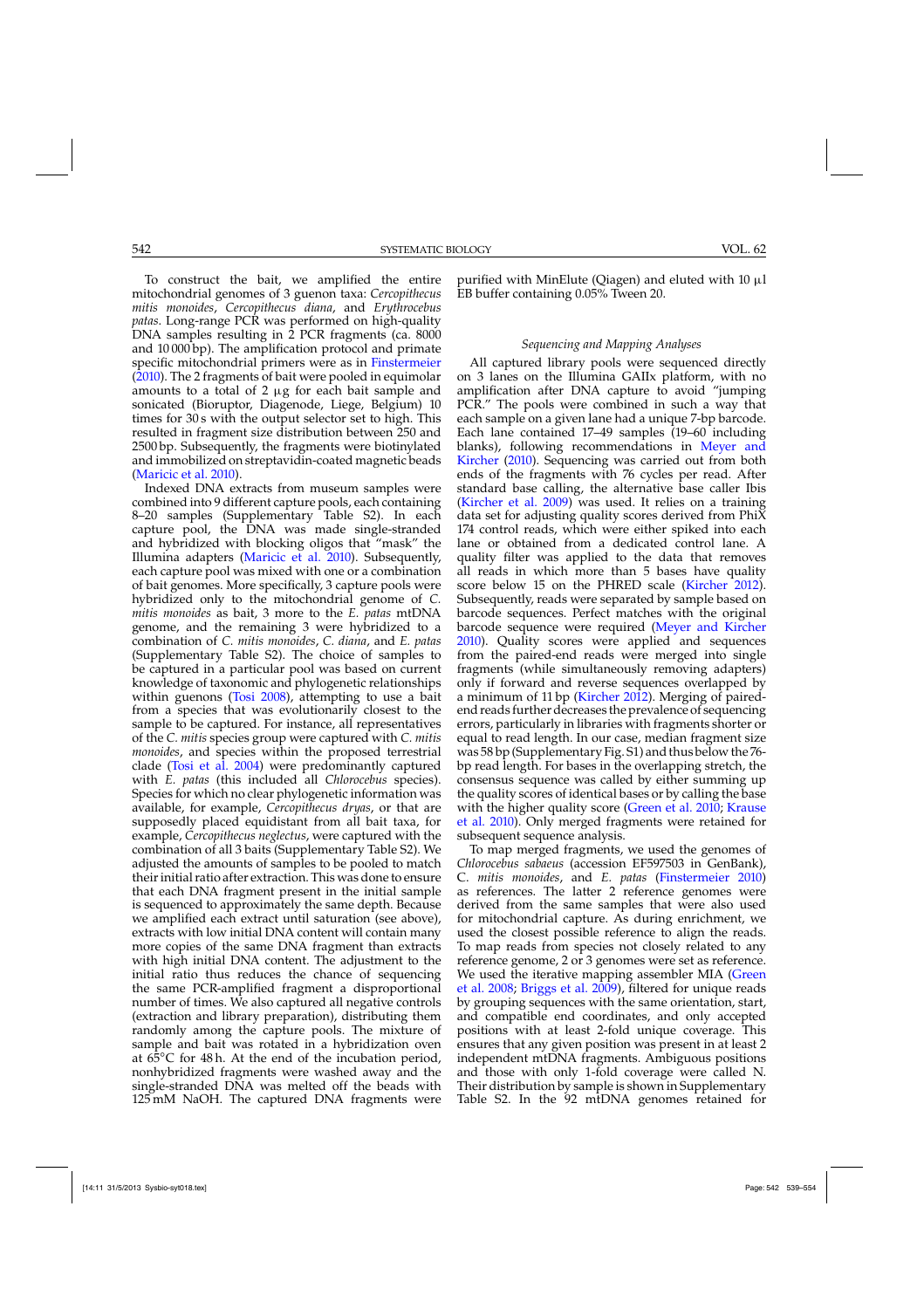phylogenetic analyses (see below), the median number of called nucleotides with only 2-fold coverage was 117, while all other called nucleotides had higher coverage. The pooled data set of all samples generated a total of 76 347 651 merged reads, of which 2 904 450 (3.9%) mapped to a reference mtDNA genome (Supplementary Table S2).

Because no museum samples of the *Cercopithecus hamlyni* species group produced a mitochondrial sequence, we used a high-quality DNA sample from *C. hamlyni* of unknown geographic origin (Supplementary Table S1). We first amplified the mitochondrial genome in 2 long-range PCR fragments using the same protocol as for the bait construction. We then sequenced the genome either directly using long-range PCR products as template [\(Wertheim and Worobey 2007\)](#page-15-0), or after additional amplification with internal primers (Supplementary Table S3). Purified PCR products were sequenced on an ABI 3130xl Genetic Analyzer (Applied Biosystems, Foster City, CA, USA) in both directions using a standard protocol. We obtained an almost complete sequence of the genome with 15 093 bp sequenced.

#### *Testing for Contamination*

Contamination with human DNA is possible with museum specimens and, if present at a high rate, can obscure the phylogenetic signal and lead to erroneous conclusions. To evaluate the prevalence of human contamination, we applied the method detailed in [Kircher](#page-14-0) [\(2012](#page-14-0)). It relies on the differences in alignment scores obtained by aligning each read to a set of closely related sequences and to potential homologous contaminant sequences. Reads from each sample were mapped against the 3 Cercopithecini mtDNA reference genomes (as above) using BWA V0.6.1 [\(Li and Durbin 2009](#page-14-0)). In a second step, the human "Cambridge reference" mtDNA genome was added to the guenon references and the mapping was repeated. BWA parameters were kept identical in both mappings. The ContTestBWA.py script [\(Kircher 2012\)](#page-14-0) was used to evaluate the reported alignments for each read and to return the number of endogenous, noninformative and contaminant reads. Confidence levels were calculated in R assuming binomial distribution.

# *Taxon Sampling*

*MtDNA sequences.—*In addition to the mitochondrial genomes obtained from museum (Supplementary Table S2), we also included 3 samples (*C. hamlyni*, *C. mitis monoides*, and *E. patas*—the latter 2 used for enrichment and mapping, see above), whose complete mitochondrial sequences were determined from high-quality DNA samples. We downloaded sequences of 6 *Chlorocebus* species from GenBank (Supplementary Table S1) to be included in the phylogenetic analyses. In addition, we generated mitochondrial sequences for 4 outgroup taxa from museum-preserved samples (gelada baboon, graycheeked and collared mangabeys, and drill). We also downloaded 8 additional complete mitochondrial genomes for further outgroup species from GenBank (Supplementary Table S1).

# *Data Partitioning*

Alignment of the 110 mitochondrial sequences (Cercopithecini and outgroup) was performed with MAFFT v6.811b [\(Katoh and Toh 2008](#page-13-0); [Katoh et al. 2009](#page-13-0)). Using the annotated genome of *Chlorocebus tantalus* (EF597502) as a reference, we partitioned the aligned genomes into protein-coding genes, tRNAs, rRNAs, and noncoding fragments (including the origin of replication and the hypervariable region). We further partitioned the protein-coding genes into first, second, and third codon positions using Split Codons [\(Stothard](#page-14-0) [2000\)](#page-14-0). To evaluate the best partitioning scheme and to determine substitution models for each partition, we used PartitionFinder v. 0.9 [\(Lanfear et al. 2012](#page-14-0)). We divided the mtDNA alignment into 42 subsets: all tRNAs (each individual tRNA alignment was too short to be informative), 12s rRNA, 16s rRNA, and the 13 protein-coding genes each subdivided into first, second, and third codon position. Then, because we intended to use RaxML [\(Stamatakis 2006](#page-14-0)) and BEAST [\(Drummond and Rambaut 2007](#page-13-0)) for phylogenetic reconstructions, we ran PartitionFinder twice: (i) only considering models of nucleotide evolution as available in RaxML and (ii) considering all 56 possible models. The selected partitioning scheme with the highest Bayesian information criterion differed slightly for RaxML and BEAST data (Supplementary Table S4).

#### *Phylogenetic Reconstruction and Dating*

We performed maximum likelihood (ML) and Bayesian inference (BI) phylogenetic analyses for mitochondrial sequences, adopting the best-fitting model for each partition. ML was performed with RAxML v7.2.8 [\(Stamatakis et al. 2008\)](#page-14-0) on the CIPRES cluster [\(Miller et al. 2009\)](#page-14-0). We used BEAST v1.6.1 [\(Drummond and Rambaut 2007](#page-13-0)) for BI analyses and coestimated the divergence times from the sequence data. The different partitions shared the same tree topology. A starting tree generated with ML was provided and the prior tree distribution was generated using a Yule process. The final trees were based on 5 independent runs of  $2 \times 10^7$  generations each. Tree sampling was performed every  $1 \times 10^3$  generations. We used Tracer  $v1.5$  [\(Rambaut and Drummond 2009](#page-14-0)) to assess convergence among runs and to determine the number of burn-in steps, which were subsequently discarded. The number of trees was thinned to about 10 000 with LogCombiner v1.6.1 and the maximum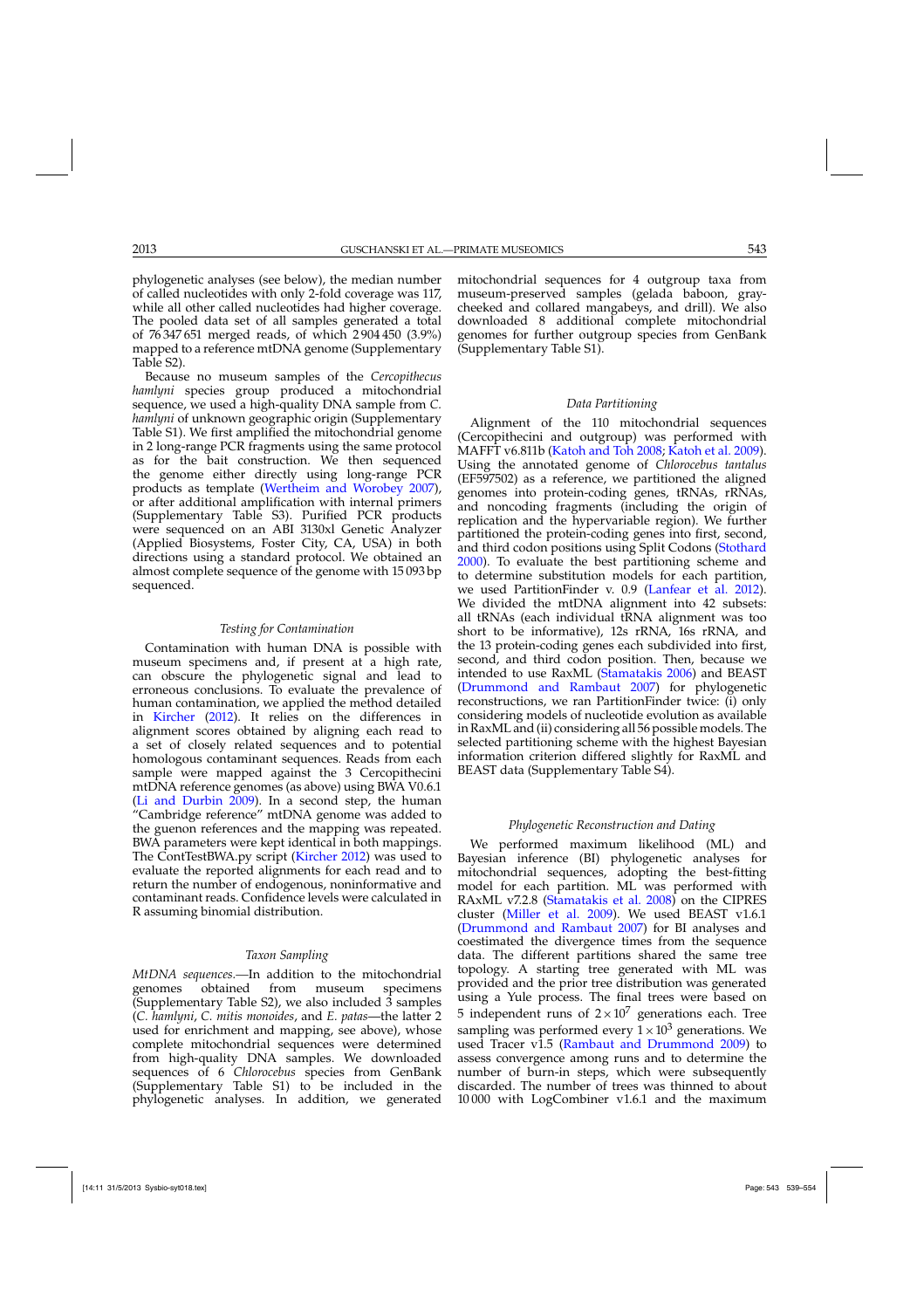credibility trees were estimated with TreeAnnotator v1.6.1.

We specified 2 calibration points relying on undisputed fossils within the outgroup taxa. We used the fossils of *Macaca libyca* (6 Ma) [\(Stromer 1920\)](#page-14-0) and *Microcolobus tugenensis*(10 Ma) [\(Benefit and Pickford](#page-12-0) [1986\)](#page-12-0), which are the oldest African representatives of the respective taxonomic groups [\(Jablonski 2002](#page-13-0)). Morphological and stratigraphic data for both species have been reviewed recently in the framework of newly discovered cercopithecoid fossils [\(Benefit et al. 2008;](#page-12-0) [Gilbert et al. 2010\)](#page-13-0). *Microcolobus tugenensis* provided the minimum age for the Colobinae node, whereas we performed 2 independent analyses to account for the uncertainty in the placement of *M. libyca* as either a stem or crown macaque. For *M. tugenensis* and *M. libyca* as crown macaque, we chose normally distributed priors with a standard deviation (SD) of 1 myr, so that the lower boundary matched the fossil record date. Importantly, all bounds were "soft," so that the probability of divergence time being outside the bounds was above zero. When *M. libyca* was used to inform the divergence age between macaques and other Papionini, we used instead a lognormal prior with the minimum age of 6 myr, SD of 0.5, and an unconstrained lower bound. This placed the median of the distribution at 9.5 myr. We further put a 25-myr constraint on the root of the tree, which was derived from previous molecular esti[mates for Cercopithecidae](#page-15-0) [\(Raaum et al. 2005](#page-14-0)[;](#page-15-0) Zinner et al. [2009](#page-15-0); [Perelman et al. 2011](#page-14-0)). To account for the uncertainty associated with this age, we applied large and "soft" bounds of 5 myr.

Because prior calibration densities can influence posterior age estimates [\(Heled and Drummond 2012](#page-13-0)), we performed an analysis on "empty alignments" with the same priors but no data. We compared the results derived by sampling only from the priors with those obtained for the posterior distributions estimated on sequence data.

Finally, to account for a potential effect of incomplete genome sequences on branch length and divergence time estimates, we repeated ML and BI analyses for a data set of 95 mtDNA sequences that contained only genomes with more than 13 000 sequenced nucleotides. This corresponds to at least 78% completeness.

# *Evaluating Congruence between Nuclear and mtDNA Phylogenetic Trees*

We obtained the alignment of nuclear sequences from [Perelman et al.](#page-14-0) [\(2011\)](#page-14-0). We pruned the published phylogenetic tree so that it contained only the taxa that were also present in our mtDNA data set. The pruned nuclear data set consisted of 17 guenon taxa and 11 outgroup taxa (Supplementary Table S5). Guenons present in the nuclear data set contain representatives of both the arboreal and the terrestrial clades (see below). To evaluate the concordance between phylogenetic trees estimated with mitochondrial and nuclear sequences,

we performed the Shimodaira–Hasegawa (SH) test [\(Shimodaira and Hasegawa 1999\)](#page-14-0) implemented in the R package phangorn [\(Schliep 2011\)](#page-14-0). Because we observed differences between the 2 phylogenetic trees within the ingroup and also within the outgroups, we repeated the SH test for a data set with only Colobini as outgroup, but the results did not differ (data not shown).

# *Ancestral Range Reconstruction and Range Overlap Analysis*

Since the mtDNA-based phylogenetic trees encompassed the broadest taxon sampling, they formed the basis for our phylogeographic analyses, relying on the chronogram from BEAST. The software Lagrange v 20110117 [\(Ree et al. 2005](#page-14-0); [Ree and Smith](#page-14-0) [2008\)](#page-14-0) was used to perform a ML analysis of dispersal– extinction–cladogenesis for the Cercopithecini. We reduced our sampling to contain a single representative of each taxon, except for *Chlorocebus pygerythrus*, for which we kept 2 specimens from geographically distant locations (South Africa and Tanzania). Taking into account known guenon distribution [\(Jones et al. 2009\)](#page-13-0), we defined 11 geographical regions that roughly follow the previously classified biogeographical provinces [\(Udvardy 1975\)](#page-15-0) and ecoregions [\(Olson et al. 2001](#page-14-0)) (Fig. [1](#page-1-0) and Supplementary Fig. SI). Each taxon was assigned to a maximum of 3 geographical regions—those that covered the largest proportion of its distribution range. The distribution of the ancestor was confined to a maximum of 2 regions. We excluded a number of unrealistic range combinations and only allowed continuous composite ranges in the Lagrange analysis (Supplementary Table S6).

Range overlap analysis was performed following [Barraclough and Vogler](#page-12-0) [\(2000\)](#page-12-0) by plotting the degree of range overlap against time of divergence. Distribution data for all available guenon taxa were obtained from the PanTHERIA database [\(Jones et al. 2009\)](#page-13-0). The presence/absence of each taxon was evaluated in  $25 \text{km}^2$ grid cells. We also performed a range overlap analysis using the nuclear data from [Perelman et al.](#page-14-0) [\(2011\)](#page-14-0), transforming branch lengths with a semiparametric method based on penalized likelihood [\(Sanderson 2002\)](#page-14-0).

### *Diversification Rates*

We used the birth–death likelihood (BDL) method implemented in the R package LASER [\(Rabosky 2006](#page-14-0)) to test for different models of diversification. Analyses were conducted on 3 sets of BEAST chronograms that accommodated various taxonomic schemes (Supplementary Information). Akaike information criterion (AIC) scores were calculated for each of the 6 following models—2 rate-constant models: pure birth (constant speciation and no extinction) and birth–death (constant speciation and extinction); 2 density-dependent models: DDL (with logistic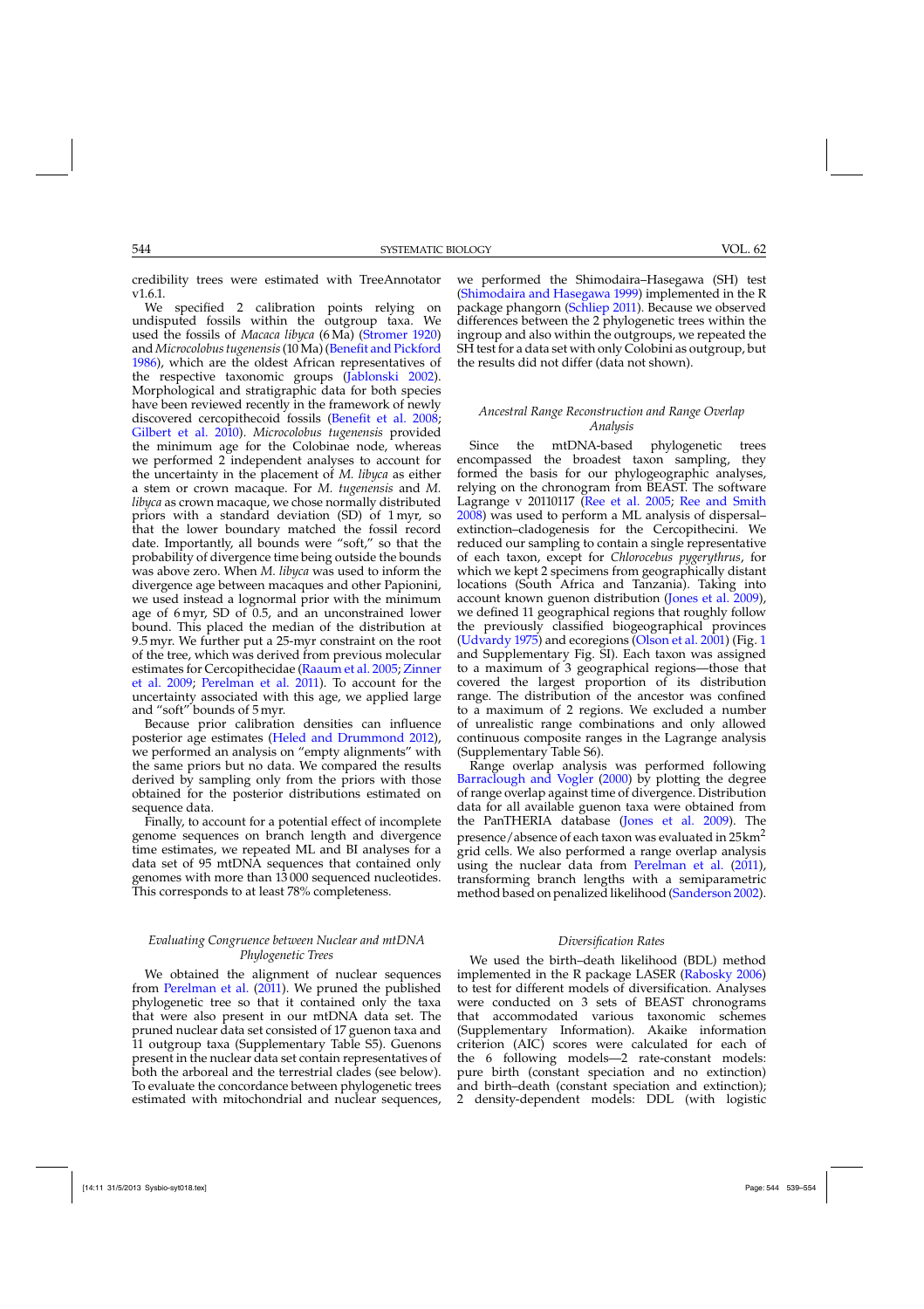component) and DDX (exponential component); and 2 multirate variants of the pure birth model: Yule-2-rate and Yule-3-rate. The 2 latter models allow 1 or 2 rate shifts, respectively. The best-fit model was selected by comparing the difference in AIC between the best rateconstant model and each of the rate-variable models for the BEAST maximum credibility trees (SI).

#### **RESULTS**

#### *Mitochondrial Genomes from Museum Specimens*

Our sampling comprised all but one of the 63 species and subspecies described in [Grubb et al.](#page-13-0) [\(2003](#page-13-0)), with *Chlorocebus djamjamensis* missing from the museum collections. *Cercopithecus pogonias schwarzianus*, which is recognized by [Wilson and Reeder](#page-15-0) [\(2005\)](#page-15-0) as a separate taxon, was also included here.

Of the 120 sequenced samples, 92 produced complete or partial mitochondrial genome sequences (Supplementary Table S2). We failed to obtain mtDNA sequences from museum-preserved *C. hamlyni*, and therefore included a *C. hamlyni* mitochondrial genome sequence that was derived from a blood sample. Taken together, we obtained mitochondrial genomes for 57 of the 63 guenon taxa—an almost complete representation of the taxonomical variation present within Cercopithecini (Supplementary Table S1). Importantly, each species group was represented by at least one of its members.

The median coverage for each mitochondrial genome was  $24$ -fold (mean= $91.4$ -fold), which is higher than the average coverage obtained from high-quality samples with other NGS protocols [\(Chan et al. 2010](#page-13-0); [Gunnarsdottir et al. 2011\)](#page-13-0). We found that coverage along the mtDNA genome was strongly correlated with the local GC content (Pearson's  $r=0.53$ ,  $P < 2.2e^{-16}$ , Supplementary Fig. S2), as has been previously reported [\(Green et al. 2008;](#page-13-0) [Briggs et al. 2009;](#page-13-0) [Krause et al. 2010](#page-14-0)).

Samples collected from museum specimens, particularly from exposed surfaces, are prone to contain high level of exogenous DNA from different contamination sources (e.g., bacteria and fungi that colonized the specimen). Despite this complication, the enrichment protocol was highly efficient; an average of 3.9% (but up to 62.4%) of sequenced fragments were mapped to the reference genomes (Supplementary Table S2). Human mitochondrial fragments shed during handling of specimens might hybridize to the probe due to the close phylogenetic relationship between guenons and humans. However, only about 2.3% of all mapped fragments (0.09% of total fragments) were potentially derived from human (Supplementary Table S2). Given that we require at least 2-fold coverage, this frequency amounts to an error rate of  $(0.023 \times 0.023) = 5.3 \times 10^{-4}$ per nucleotide position. Since in a typical genome only about 117 positions had exactly 2-fold coverage, the actual error rate is much smaller and almost negligible.

We tested for the influence of age, weight, and specimen part from which the sample was collected on the quantity of endogenous DNA using a linear regression model in R (adjusted  $R^2 = 0.1458$ ,  $F = 1.642$ on 21 and 58 df,  $P = 0.07048$ , Materials and Methods and Supplementary Information, Results). Neither age (spanning more than 100 years) nor weight of the sample (ranging from 10 to 253 mg) had an effect on DNA recovery  $(P=0.89$  and 0.97, respectively). There was also no difference in the performance of the samples from different sources (skin, dried tissue from skeleton and skull, teeth, bone material, etc., pairwise *t*-test with adjusted  $P=1$ ).

#### *Phylogeny of Guenons*

*MtDNA phylogenetic trees.—*Phylogenetic reconstructions based on mtDNA with ML and BI methods resolved congruent and highly supported tree topologies (Figs. [1](#page-1-0) and [2\)](#page-7-0). Overall, the topologies agree with an earlier study based on limited sampling [\(Chatterjee et al. 2009\)](#page-13-0). Species groups are monophyletic, with the notable exception of the *C. diana* and *Cercopithecus preussi* species groups (Fig. [1](#page-1-0) and Supplementary Fig. S3, see below). *Cercopithecus dryas* and *C. hamlyni* species groups are represented by a single sample, and thus their monophyly could not be ascertained (Figs. [1](#page-1-0) and [2](#page-7-0) and Supplementary Fig. S3). The genus *Cercopithecus* is paraphyletic (see also [Chatterjee et al. 2009](#page-13-0)); *Erythrocebus* is placed within *Cercopithecus*, whereas *C. hamlyni* and *Cercopithecus solatus* are more closely related to the genus *Chlorocebus* (Figs. [1](#page-1-0) and [2](#page-7-0) and Supplementary Fig. S3).

We observed some deep within-species splits, which merit further investigation (Fig. [2](#page-7-0) and Supplementary Fig. S3). For example, in *E. patas*, the lineage from Sudan shows an early separation from that from Ghana. The difference between eastern and western populations of *E. patas* is also supported by morphology [\(Kingdon](#page-14-0) [2005\)](#page-14-0). Similarly deep divergences are also found within *Cercopithecus cephus*. Within the *C. mitis* group, we found *C. mitis mitis* to be sister to *Cercopithecus nictitans* instead of clustering with other *C. mitis*. It is noteworthy that *C. mitis mitis* is the westernmost representative of *C. mitis* species and occurs in geographic proximity to *C. nictitans*. Co[nsistent with previous finding \(](#page-15-0)Wertheim and Worobey [2007\)](#page-15-0), we also identified deep divergence within *Chl. pygerythrus*, separating lineages from South Africa and Tanzania.

The almost complete taxonomic sampling allowed us to infer the phylogenetic position of the enigmatic *C. dryas*, whose evolutionary relationships have been disputed [\(Grubb et al. 2003\)](#page-13-0). Based on mitochondrial sequences, we found *C. dryas* nested within the *Chlorocebus* (African green monkeys), with *Chl. sabaeus* as sister species.

*MtDNA versus nuclear DNA data.—*We compared the phylogenetic trees derived from mitochondrial and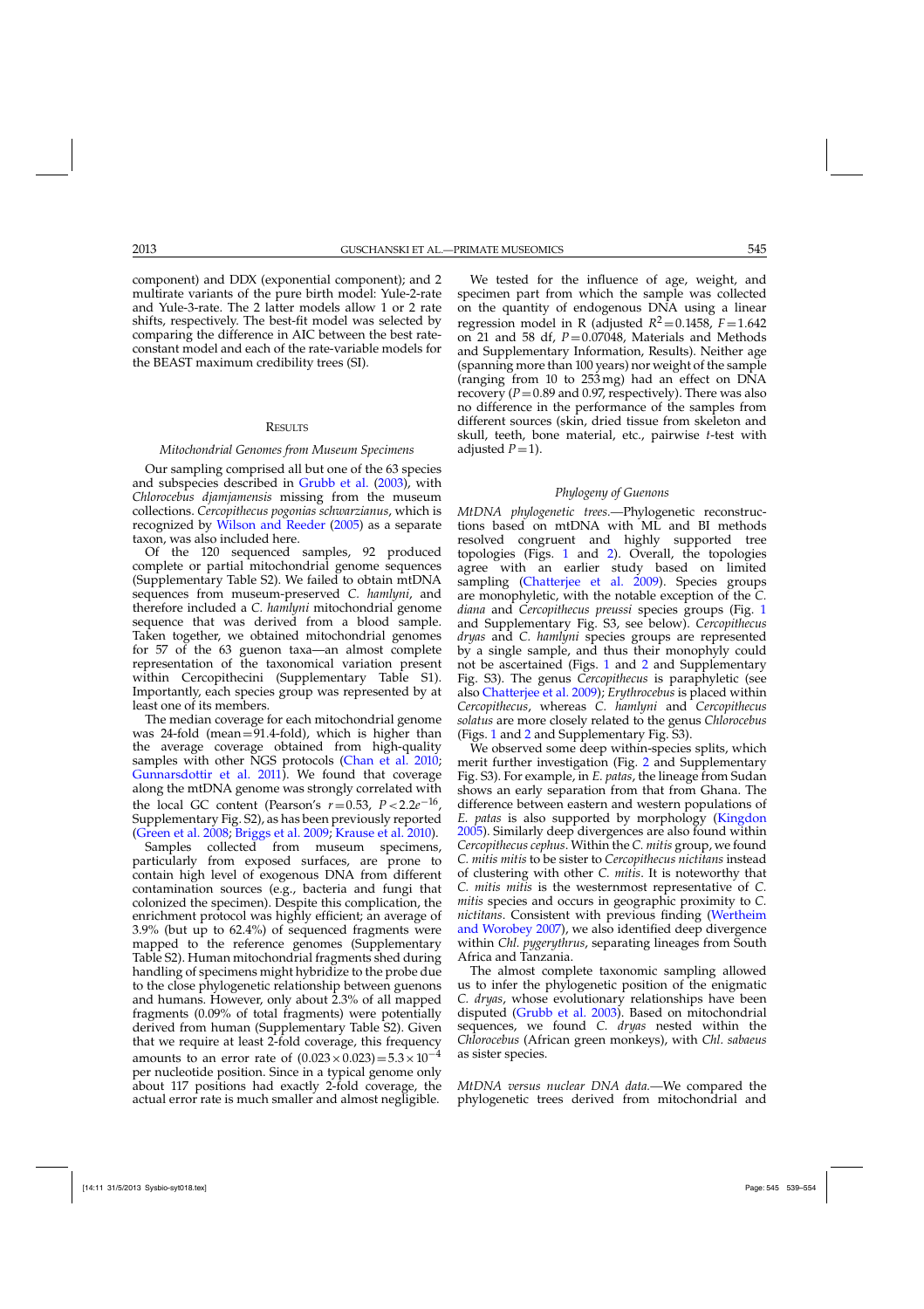<span id="page-7-0"></span>

FIGURE 2. Evolutionary relationships of Cercopithecidae. BI and ML methods produced trees with congruent topology. The BI-inferred phylogenetic tree is shown with first value at the nodes representing BI support and second value representing ML bootstrap support. All nodes with BI/ML support of 1/100 are labeled \*/\*. Tip labels consist of species name, followed by the name of the museum at which the specimen has been collected in brackets (B, MfN; N, NHM London; RB, RBINS; and R, RMCA), followed by the country of origin for the given specimen (AO, Angola; CD, Democratic Republic of the Congo; CF, Central African Republic; CG, Republic of Congo; CI, Cote d'Ivoire; CM, Cameroon; ET, Ethiopia; GA, Gabon; GH, Ghana; GQ, Equatorial Guinea; KE, Kenya; LR, Liberia; MR, Mauritania; MW, Malawi; MZ, Mozambique; NG, Nigeria; SD, Sudan; SL, Sierra Leone; SN, Senegal; ST, São Tomé and Príncipe; TG, Togo; TZ, United Republic of Tanzania; UG, Uganda; ZA, South Africa; ZM, Zambia; gb, GenBank, and DPZ, samples provided by the DPZ Germany). Asterisks at the tip labels indicate cases of likely specimen mix-up (Supplementary Information, Results).

\*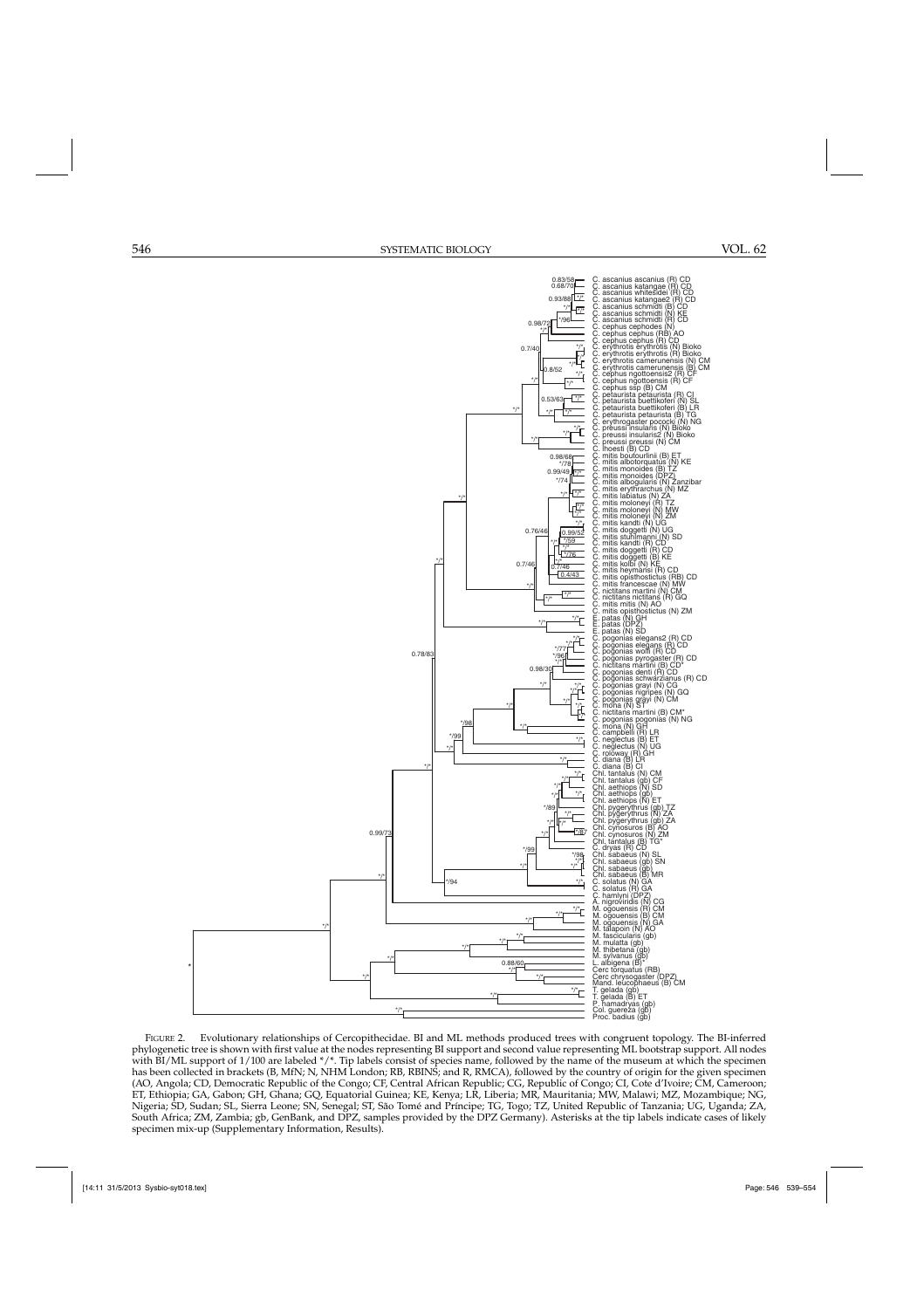<span id="page-8-0"></span>nuclear data. The SH test indicated that there were significant differences between these trees (Table 1). Most of these differences refer to the placement of taxa belonging to the terrestrial group: *Cercopithecus lhoesti*, *E. patas*, and the genus *Chlorocebus* (Fig. 3). For example, *C. lhoesti* and *E. patas* are sisters to each other and to *Chlorocebus* in the nuclear phylogenetic tree, whereas they are placed on different branches within the arboreal group in the mtDNA-based phylogenetic tree. Thus, the mtDNA phylogenetic tree does not support a single terrestrial group; instead, it favors multiple transitions to terrestriality (Figs. [1](#page-1-0) and 3).

TABLE 1. SH test results on nuclear and mitochondrial phylogenetic trees

| Sequence data | Tree    | $-\ln I$ .  | SH test P-value |
|---------------|---------|-------------|-----------------|
| mtDNA         | mtDNA   | $-109219.5$ | 0.5             |
| mtDNA         | Nuclear | $-61720.8$  | < 0.00001       |
| Nuclear       | mtDNA   | $-113033.1$ | < 0.00001       |
| Nuclear       | Nuclear | $-60699.9$  | 0.5             |





*MtDNA phylogeny.—*The posterior distributions of the calibration nodes for *Macaca* and Cercopithecidae obtained in the BEAST analyses with sequence data were distinct from the respective assigned prior distributions, retrieved from the analyses on empty alignments (Supplementary Fig. S4). This observation was independent of the calibration scheme (*M. libyca* as crown or stem macaque) and indicated that the inferred dates were indeed informed by the data. The posterior distribution of the Colobinae node was not different from the prior and was therefore uninformative (Supplementary Fig. S4). The divergence times estimated from the full mtDNA data set or the reduced data set (samples with more than 13 kb sequences) were nearly identical (Supplementary Fig. S5); we therefore present here the results of the larger data set. Also, whether we used the *M. libyca* fossil as stem or as crown macaque had a minor effect on the divergence time estimates (Supplementary Fig. S6). When the fossil was used to inform the split between macaques and other Papionini, the inferred divergence dates were slightly older than



FIGURE 3. Nuclear [\(Perelman et al. 2011\)](#page-14-0) versus mitochondrial trees for 17 guenons species belonging to the arboreal and the terrestrial clades. Numbers at the nodes indicate ML bootstrap support, nodes with support of 100 are labeled with asterisks. Taxa from the "terrestrial clade" [\(Tosi et al. 2004](#page-14-0); [Tosi 2008](#page-14-0)) are highlighted in bold.

Col. guereza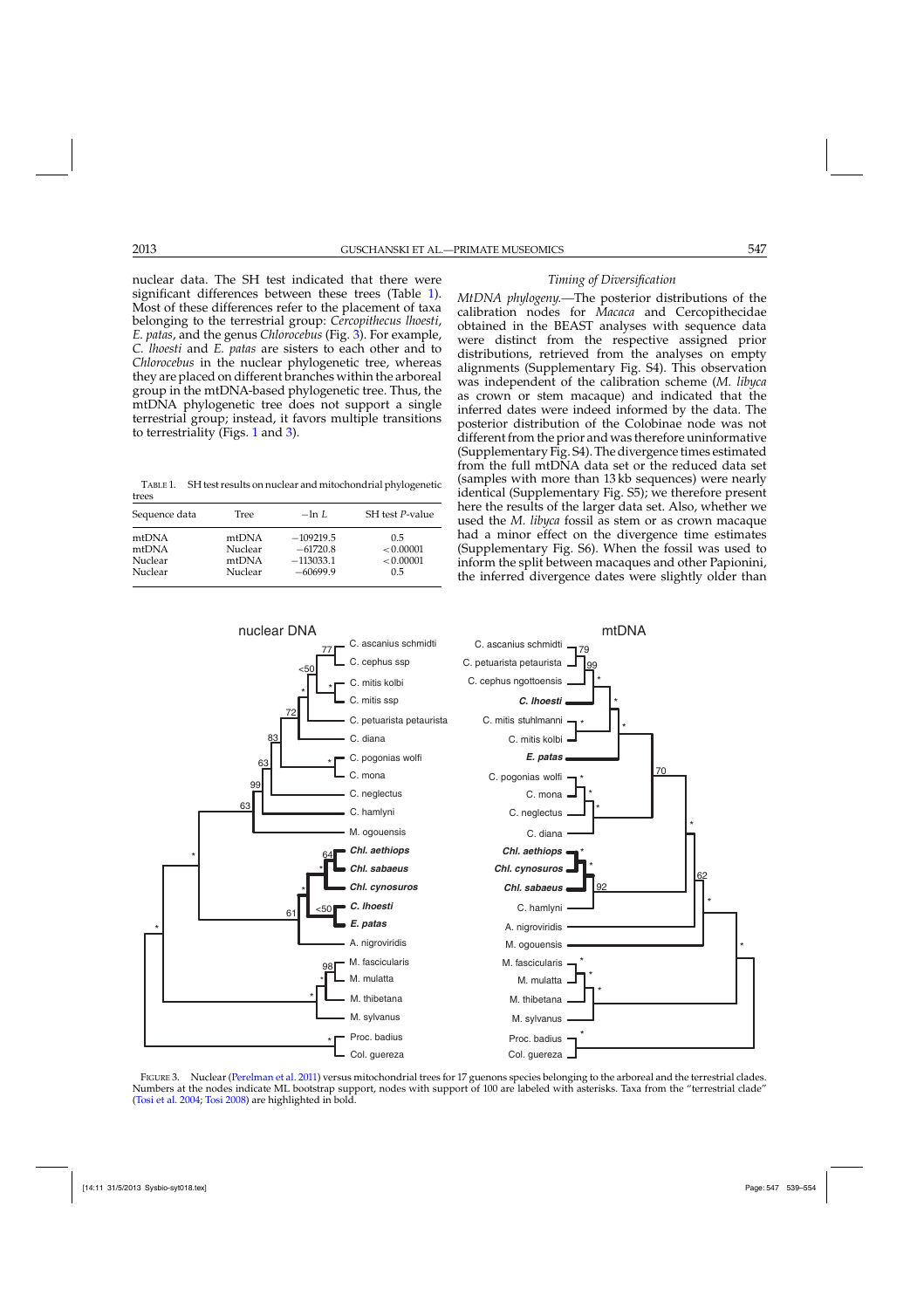when it was used as the crown node of macaques. The strongest effect was on the age of the root (difference of ca. 0.5 myr) and the relatively older nodes. Differences diminished toward the tips, so that the age of the ingroup differed by 0.3 myr, whereas the ages of species group radiations differed by approximately 0.06 myr.

The split between Colobinae and Cercopithecinae was dated to approximately 19 Ma (22.9–15.1; 95% highest posterior density [HPD] interval), the split between Papionini and Cercopithecini to approximately 12.3 Ma (15.0–9.6 95% HPD). The first radiation within Cercopithecini was estimated to have occurred approximately 9.6 Ma (11.7–7.5 95% HPD). We identified 4 radiation events at different taxonomic levels (Fig. [1\)](#page-1-0). First, between 9.6 and 9.3 Ma (11.7–7.3 95% HPD), major genera were formed: *Miopithecus* and *Allenopithecus* split from all other guenons. Second, between 7.4 and 6.8 Ma (9.1–5.3 95% HPD), most species groups originated: The *C. hamlyni* species group with the representative *C. hamlyni*; the *C. aethiops* species group—*Chlorocebus*; the clade with *C. diana*, *Cercopithecus roloway*, *C. neglectus*, and the *Cercopithecus mona* species group; the genus *Erythrocebus*; and finally, the clade containing *C. mitis* and *C. cephus* species groups (Fig. [1\)](#page-1-0). Third, between 2.4 and 2.1 Ma (3.0–1.7 95% HPD), diversification occurred within the species groups. Finally, within the past 1 myr (1.9–0.1 95% HPD), most subspecies evolved, notably within *Cercopithecus ascanius*, the eastern radiation of *C. mitis*, and within *C. pogonias*.

*Differential diversification through time.—*We used mtDNA phylogenetic trees to estimate changes in diversification rates during guenon evolution. Because the results were consistent for all 3 taxonomic scenarios, we present here only the results for the complete sampling at the subspecies level (Supplementary Information, Results; taxonomic scenario C). The BDL model with the lowest AIC score was the Yule-3-rate model, with 2 shifts in diversification rate (Supplementary Table S7 and Supplementary Fig. S7). This model also consistently produced the lowest AIC scores and provided a significantly better fit than the best rate-constant model ( $\triangle AIC_{RC} = 13.75$ ,  $P < 0.01$ ). This result was not affected by incomplete taxon sampling (Supplementary Table S7). The ML estimate of the first shift in diversification rate was 2.77 Ma, which roughly corresponds to the radiation event within the species groups. At this point in time, there was a significant increase of 2.8 times  $(r_2/r_1)$ , Supplementary Table S7) in the rate of diversification. Later on, approximately 0.44 Ma, a strong decrease of over 7-fold was identified in diversification rate. This apparent slowdown may be an artifact and due to the presence of young lineages that are still too similar to be recognized as separate taxa [\(Etienne and Rosindell 2012](#page-13-0)).

# *Geography of Speciation*

Range overlap increased with time for both mitochondrial and nuclear data, which is consistent



FIGURE 4. Geography of speciation based on mtDNA data. Range overlap plotted against divergence time shows the pattern predicted when species splits are driven by geographic isolation (see text for details). The regression line is plotted in black. See Supplementary Figure S8 for the corresponding analyses on nuclear data.

with a scenario of allopatric speciation (Fig. 4 and Supplementary Fig. S8). Based on mtDNA, the Y-intercept of the regression between range overlap and node age for the entire group of Cercopithecini was −0.05 and not significantly different from 0 (*P*=0.25), while the slope was positive and significantly different from 0 (adjusted  $R^2 = 0.53$ ,  $P = 4.7 \times 10^{-10}$ ).

The reconstruction of ancestral geographic ranges along the phylogenetic tree indicated that guenons most likely originated in western Africa (Fig. [1](#page-1-0) and Supplementary Information, Results). Although several lineages, notably the *C. cephus* group, remained in this region, others dispersed eastward toward the Albertine Rift Valley and westward to the upper Guinean forests (SI Results). The Lower and Upper Guinean regions repeatedly played a role in guenon diversification at different points in time. Our reconstructions also indicated that most dispersal events to the east went around the Congo basin. This supports the idea that the Congo basin served as a barrier for forest-dwelling taxa during the past 10 myr.

The species groups show group-specific dispersal patterns across the African continent. The dispersal pattern of the *C. cephus* and *C. mona* groups are similar. Both originated between Upper and Lower Guinea (Fig. [1\)](#page-1-0). In each case, some taxa went westward across the Dahomey Gap and dispersed further west in a stepwise manner. Other taxa went eastward, first taking the northern route around the Congo River. Upon entering the Congo basin they diversified within it (e.g., subspecies of *C. ascanius* less than 1 Ma).

The *C. mitis* group originated further east compared with the *C. cephus* and *C. mona* groups. Some taxa dispersed to the west but not further than Lower Guinea. Another lineage went south around the Congo basin toward Zambia. The Albertine Rift Valley split this lineage into 2, one confined to the west of the Rift and the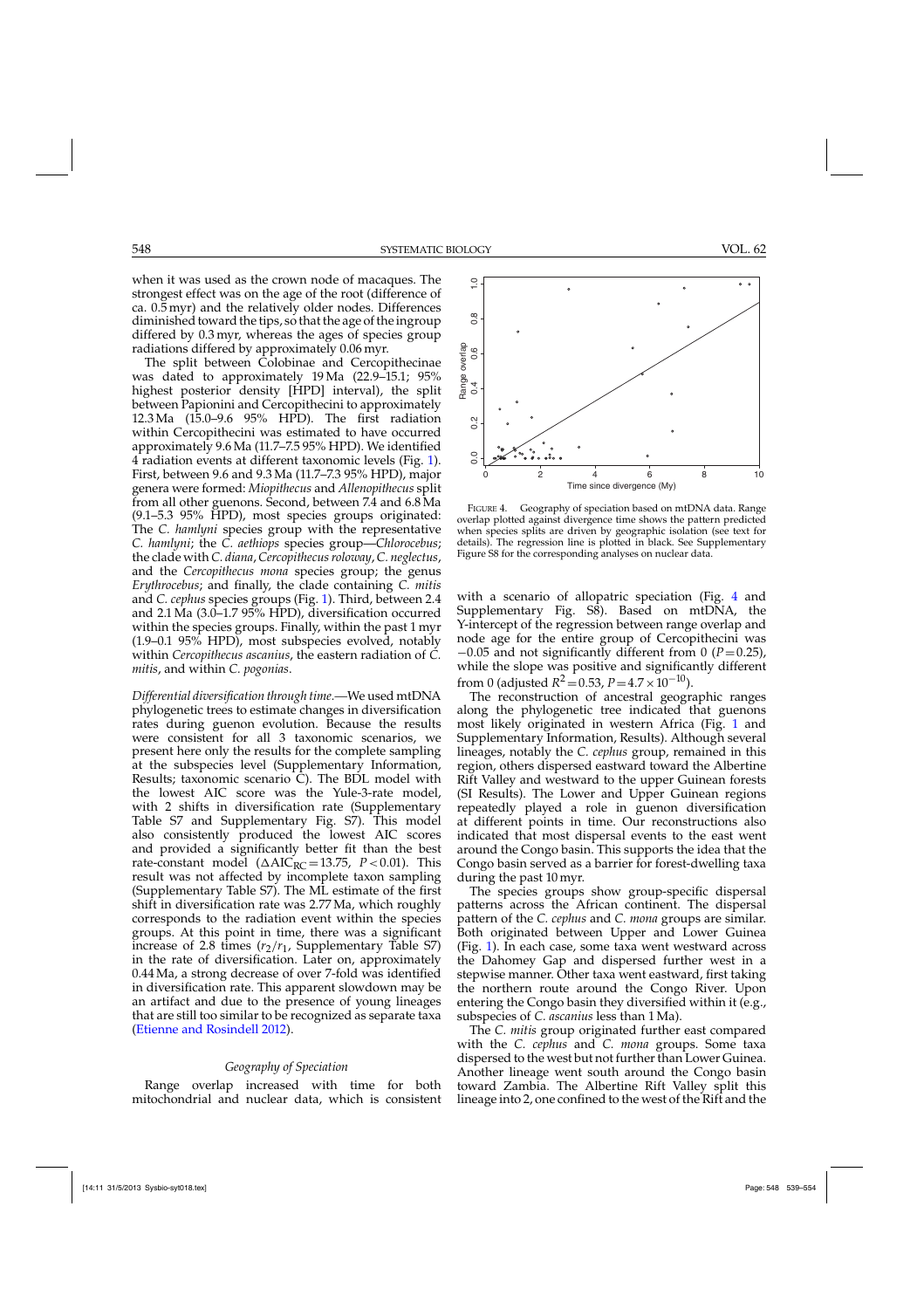other to the east African coast (Fig. [1\)](#page-1-0). The eastern lineage experienced rapid diversification within the past 1 myr.

Finally, we found that *C. preussi*/*C. lhoesti* originated in western Africa and dispersed northeast around the Congo basin, as suggested by [Tosi](#page-14-0) [\(2008\)](#page-14-0). A similar dispersal route was taken by the widespread *Cercopithecus aethiops* group (now genus *Chlorocebus*).

# **DISCUSSION**

#### *Guenon mtDNA Phylogeny*

Although many features of the tree topologies, including the divergence times of the major groups, were comparable between the mtDNA-based phylogenetic tree and previously published nuclear and sexchromosomal phylogenetic trees [\(Raaum et al. 2005](#page-14-0); [Tosi](#page-14-0) [2008;](#page-14-0) [Fabre et al. 2009](#page-13-0); [Zinner et al. 2009](#page-15-0)[;](#page-14-0) Perelman et al. [2011](#page-14-0)), there were also significant discrepancies. We discuss these in detail below.

The almost complete taxonomic sampling allowed us to evaluate the so far unknown aspects of guenon phylogenetic relationships. For instance, mtDNA sequences place *C. dryas* as a member of the *C. aethiops* species group. This goes against previous ideas that *C. dryas* is a representative of the *C. diana* species group. Although no nuclear data are available to corroborate our mtDNA-based phylogenetic inference, a close relationship of *C. dryas* with the members of the African green monkeys is also supported by similarities in feeding behavior, locomotion, cranial, and dental characteristics [\(Kuroda et al. 1985](#page-14-0); [Groves 1989\)](#page-13-0).

#### *Guenon Radiation as Inferred by mtDNA Analysis*

By applying the range overlap test, we showed that guenons predominantly speciated in allopatry and that geographic isolation played a pivotal role in their diversification. Dating the mtDNA phylogenetic trees, we inferred that guenons radiated during the Late Miocene and Pleistocene—a time period known for increased rates of speciation in mammals [\(Johnson et al.](#page-13-0) [2006;](#page-13-0) [Krause et al. 2008;](#page-14-0) [Chan et al. 2010;](#page-13-0) Fulton and Strobeck [2010\)](#page-13-0) and pronounced climatic fluctuations [\(Bonnefille 2010\)](#page-12-0). Since the majority of guenons are forest-dependent, the dynamic history of African forests ultimately had a dramatic effect on their evolution. Because gene divergence usually precedes population divergence (e.g., [Jennings and Edwards 2005](#page-13-0)), the actual speciation events might be younger than the dates inferred for mtDNA data. Although it is difficult to pinpoint the specific climatic events, the past 10 myr were characterized by dynamic and repeated fluctuations in local and global forest cover in Africa [\(Bonnefille 2010\)](#page-12-0). From around 16 Ma, forest cover diminished throughout Africa and savannah expanded by 8 Ma in western and eastern Africa [\(Jacobs 2004\)](#page-13-0). Furthermore, 3 peaks of grass pollen prevalence were observed in marine core at 10, 7, and 2.8 Ma [\(Bonnefille 2010\)](#page-12-0)—loosely coinciding

with the time periods of 3 important speciation events in guenons (Fig. [1\)](#page-1-0). The latter aridification is linked to the onse[t of the "Northern Hemisphere Glaciation" \(](#page-13-0)Haug et al. [2005](#page-13-0)) and coincides with the major increase in guenon diversification rate, as indicated by the LASER analyses.

Within the Congo basin, changing courses of rivers might have played a more pronounced role than the forest cover fluctuations. Many of the subspecies in *C. ascanius* and *C. pogonias* are indeed confined to interfluvial areas. The Congo basin is a region of low altitudinal profile and was suggested to have been occupied by alarge water body as recently as the Pliocene [\(Goudie 2005](#page-13-0)). This might have made it impenetrable to guenons and other species and forced dispersal around the basin. If the course of the Congo River and its tributaries was established only recently, it would explain the young separation ages of the aforementioned taxa.

# *Possible Influence of Other Factors on Guenon Radiation*

In addition to geographic isolation, other factors might have contributed to guenon diversity. For example, guenons are extremely colorful and their species-specific facial patterns are thought to contribute to species recognition [\(Kingdon 1980](#page-14-0), [1988](#page-13-0)). Guenons are also well known for their diverse acoustic repertoire, which was partly shaped by sexual selection [\(Zuberbühler 2003\)](#page-15-0) and hence might enforce species boundaries. However, morphological affinities [\(Kingdon 1980](#page-14-0)) and species relationships based on vocalization [\(Gautier 1988](#page-13-0)) stand in stark contrast to both mtDNA and nuclear DNAbased phylogenetic trees. Although acoustic affinities in general support the separation into arboreal and terrestrial forms, the relationships within the terrestrial group are not well supported [\(Gautier 1988\)](#page-13-0). In addition, greater call diversity was observed within a *Chl. aethiops* group in different habitats than between *Chl. aethiops* and *E. patas* in the same habitat [\(Enstam and Isbell 2002\)](#page-13-0).

Guenons also display great differences in behavior and social structure. The ecology of guenons with their diverse choice of habitat and dietary preferences [\(Butynski 2003](#page-13-0)) could have played an important role in further enhancing differentiation between populations.

Furthermore, guenons are well known for their large cytogenetic differences [\(Dutrillaux et al. 1988](#page-13-0)). Frequent chromosomal rearrangements were held responsible for the taxonomic diversity in this primate group. However, molecular trees and chromosomal trees [\(Moulin et al. 2008](#page-14-0)) show multiple discrepancies to each other and hybrids reported from the wild clearly disrespect chromosomal boundaries (e.g., *C. ascanius* with 66 chromosomes and *C. mitis* with 70 chromosomes). Discordance between molecular and cytogenetic phylogenetic trees is not infrequent, even within primates [\(Rumpler et al. 2011](#page-14-0)). Overall, speciation in guenons is bound to be a complex process influenced by many factors.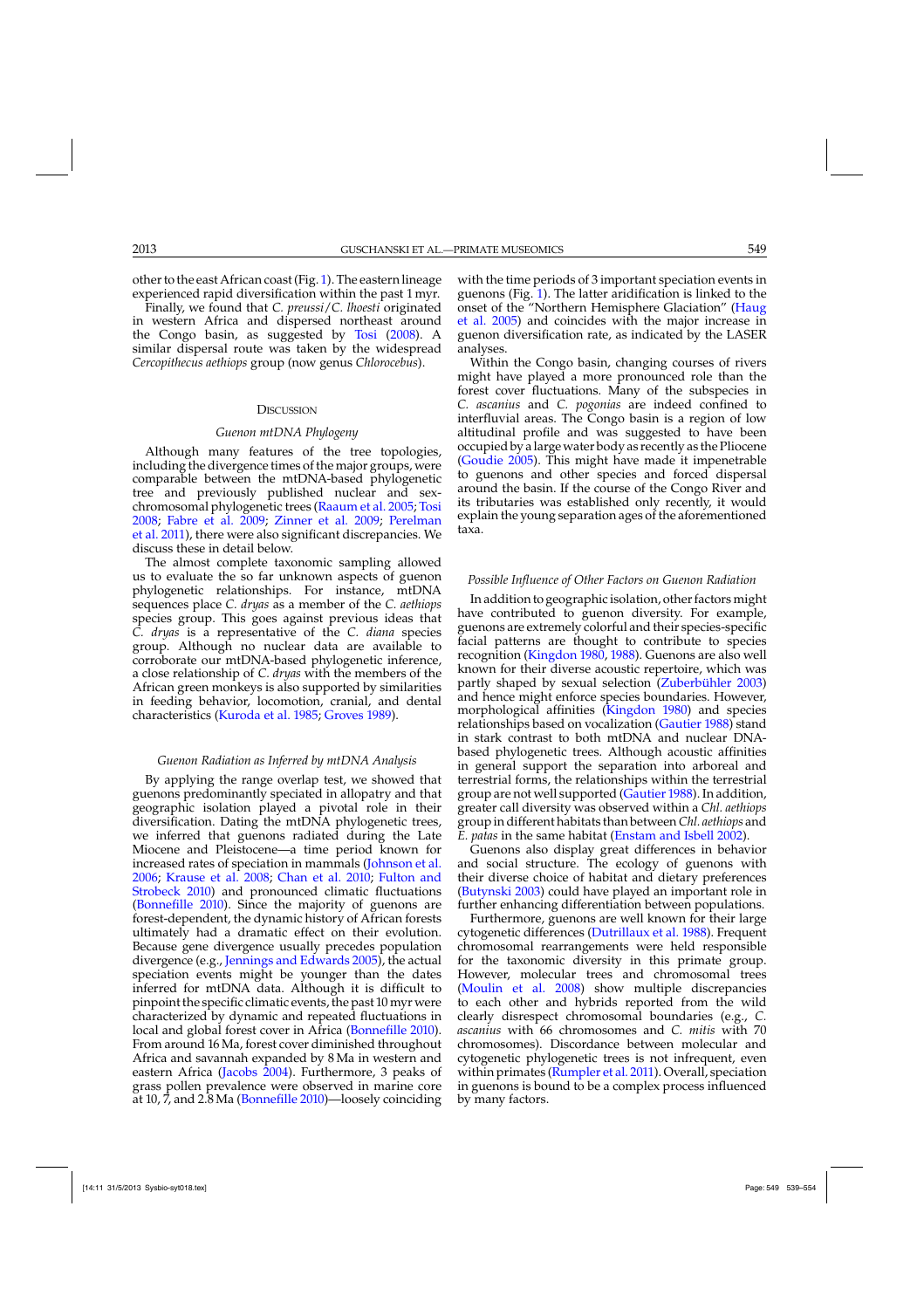# *Phylogenetic Conflicts between Mitochondrial and Nuclear Markers*

*Divergence dates.—*The divergence dates for major phy[logenetic groups derived from nuclear \(](#page-14-0)Perelman et al. [2011\)](#page-14-0) and mtDNA data (Results and Supplementary Fig. S3) were similar, with overlapping confidence intervals (e.g., split between Colobinae and Cercopithecinae ca. 17.6 Ma [21.5–13.9 95% HPD], emergence of Cercopithecini ca. 11.5 Ma [13.9–9.2 95% HPD], and the first radiation within Cercopithecini 8.2 Ma [10.0–6.6 95% HPD]). Some ingroup taxa also showed similar separation dates (e.g., the split between *C. neglectus* and the *C. mona* group ca. 5.2 Ma [6.6–3.9 95% HPD] for nuclear data and 5.4 Ma [6.6–4.2 95% HPD] for mitochondrial data). For others, however, the dates estimated with nuclear data were younger than those estimated with mtDNA data and the confidence intervals did not overlap: for example, diversification of *C. cephus* and *C. mitis* species groups less than 3 Ma (3.9–1.9 95% HPD) with nuclear data compared with more than 5.7 Ma (7.0–4.5 95% HPD) with mtDNA data. Due to the differences in mtDNA and nuclear tree topologies, many nodes could not be compared.

*Topology.—*We uncovered strong discrepancies between nuclear and mitochondrial phylogenetic trees. The mitochondrial phylogenetic trees indicated that the genus *Cercopithecus* is paraphyletic (Results and Figs. [1](#page-1-0) and [2](#page-7-0) and Supplementary Fig. S3), whereas nuclear data [supported the monophyly of this group \(](#page-14-0)Perelman et al. [2011\)](#page-14-0). The direct comparison of taxa for which both nuclear and mitochondrial data were available further indicated that most discrepancies involved the plac[ement of species from the "terrestrial group" \(](#page-14-0)Tosi et al. [2004\)](#page-14-0) (Fig. [3\)](#page-8-0).

Several factors can be invoked to explain the discrepancy between mitochondrial and nuclear phylogenetic trees: paralogous relationships of studied genes, incomplete lineage sorting (ILS), and hybridization/introgression [\(Funk and Omland 2003](#page-13-0)).

It is rather unlikely that gene duplications had a major effect on the nuclear phylogeny. This is because congruent phylogenetic patterns were derived for autosomal, X- and Y-chromosomal loci independently [\(Perelman et al. 2011\)](#page-14-0). Being a single locus, mitochondrial genomes are not expected to have paralogous relationships, with the notable exception of nuclear copies of mitochondrial DNA (numts). Given our enrichment, sequencing, and mapping protocol, it is highly unlikely that numts could obscure the phylogenetic relationships inferred from mitochondrial genomes. First, each mammalian cell contains multiple mtDNA genomes (estimates range from 220 to a few thousand copies per cell depending on the cell type [\[Robin and Wong 1988](#page-14-0); [Legros et al. 2004](#page-14-0)]). Second, numt enrichment was observed in PCR-based studies that used universal primers across distantly related species [\(Thalmann et al. 2004\)](#page-14-0). The preferential numt amplification was obtained because of the slower rate

of sequence evolution in the nucleus compared with the mitochondria. This problem is overcome by sequencing all mitochondrion-like fragments in our study in an unbiased manner. Third, mtDNA was shown to be better pres[erved in old DNA samples than nuclear DNA \(](#page-13-0)Green et al. [2008](#page-13-0), [2010](#page-13-0)) as indicated by longer fragment size of mitochondrial (70 nt) than nuclear (48 nt) DNA. Thus, we expect to predominantly capture mtDNA. Finally, let us evaluate the probability of sequencing a nuclear copy. To do that, we need to estimate the prevalence of numts in a typical guenon genome. No such information is available to date. However, a recent study investigated the accumulation of numts on the macaque lineage since the divergence from human (note here that the divergence time between humans and guenons will be the same). It found 101 numts private to the macaque and a total of 434 numts in the macaque genome [\(Hazkani-Covo 2009](#page-13-0)). The total length of macaque numts is 261.6 kb [\(Hazkani-Covo et al. 2010](#page-13-0)), resulting in the average numt length of 602.8 bp. Since the divergence from human, we would thus expect about 60.9 kb of macaque-specific numts in the macaque genome. The macaque genome size is about 3 Gb and a typical ratio of nuclear to mtDNA fragments in old DNA samples is about 200 [\(Green et al. 2009](#page-13-0)). Thus, the number of numtderived fragments for each mtDNA fragment will be  $200 \times 60.9 \times 10^{3} / 3 \times 10^{9} = 0.00406$ . This corresponds to the ratio of numts to the total pool of numts and mtDNA of  $0.00406/(0.00406+1)$ . Given that we require at least 2fold coverage, this translates into a numt-derived error rate of  $(0.00404)^2$  =  $1.6 \times 10^{-5}$  and is therefore negligible.

With the data at hand, we cannot distinguish whether hybridization or ILS is the cause of the observed incongruence between nuclear and mitochondrial phylogenetic trees. More data and a targeted study design are needed to address this question in full. However, given the wealth of information on guenon hybrids in the wild—even between lineages that show old divergence dates—it is tempting to speculate that hybridization has played a role in guenon speciation. For instance, *C. mitis* and *C. ascanius* are known to hybridize [\(Aldrich-Blake 1968](#page-12-0); [Struhsaker et al. 1988\)](#page-14-0). They show a mitochondrial divergence time of more than 5 myr, although the nuclear divergence time is smaller  $(>3$  myr). The recently reported intergeneric hybrid between *C. mitis* and *[Chl. pygerythrus](#page-13-0)* (de Jong and Butynski [2010\)](#page-13-0) extends the divergence time between hybridizing parental taxa to more than 7 myr for mtDNA genomes and more than 8 myr for nuclear genomes. Given that hybridization between these distantly related taxa can still occur today, we may speculate that repeated hybridization and extensive backcrossing among their ancestors might have contributed to the observed discordance between nuclear and mitochondrial phylogenetic trees.

It is noteworthy that divergence dates inferred with nuclear genomes are frequently younger than those based on mtDNA genomes ([\[Perelman et al. 2011](#page-14-0), p. 591; [Tosi et al. 2005,](#page-14-0) p. 500] and Supplementary Fig. S3). This is particularly evident for the inferred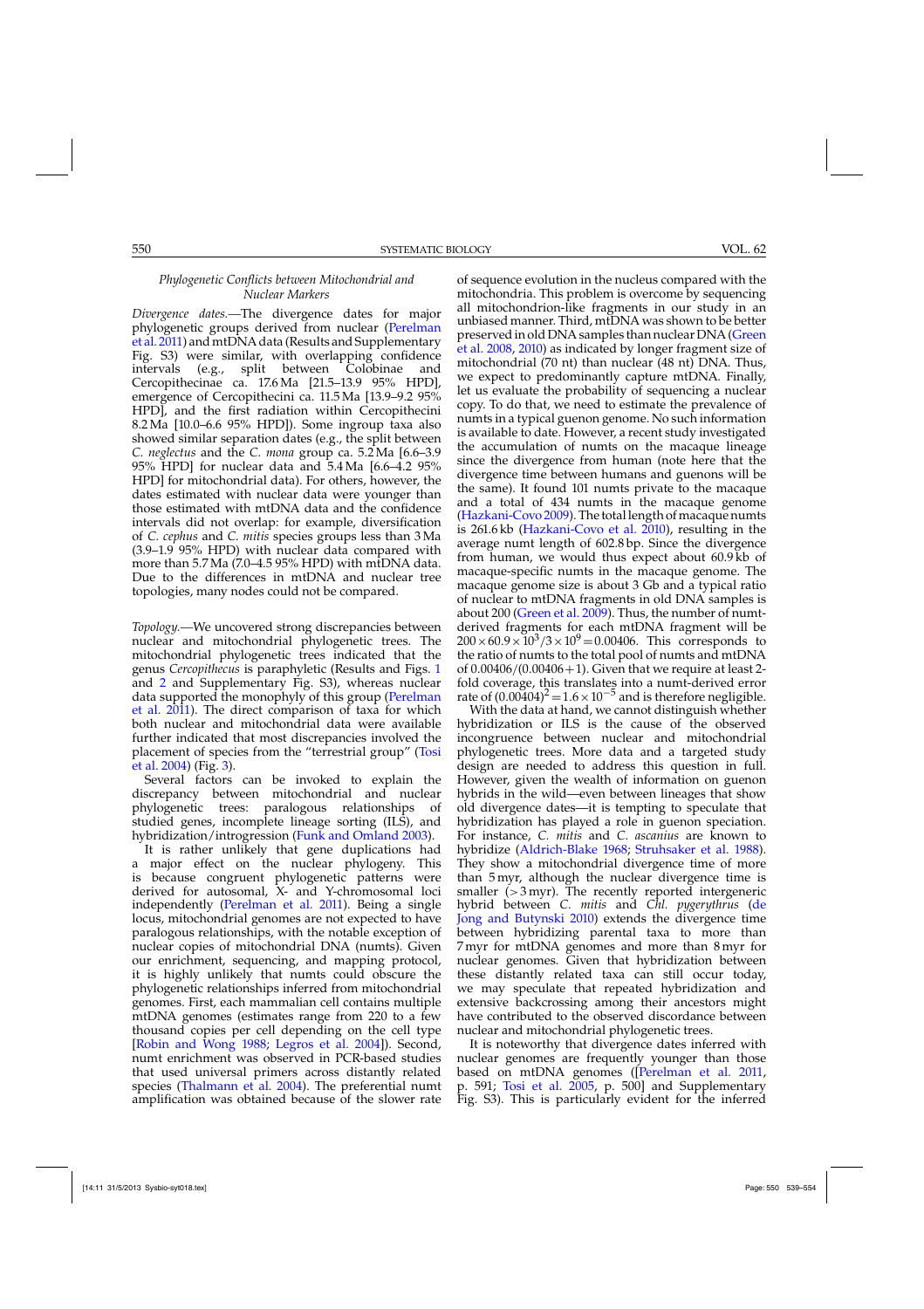<span id="page-12-0"></span>separation between *C. solatus* and *C. lhoesti*/*C. preussi* (>7 myr based on mtDNA genomes and only ca. 2 myr based on sex-chromosomal sequences [\[Tosi 2008](#page-14-0)]). Furthermore, nuclear genomes provide a clear signal for grouping species that have similar habitat preferences (terrestrial vs. arboreal). A possible explanation for this observation is a scenario in which an initial separation driven by geographic isolation (reflected by mtDNA divergence dates) was followed by secondary contact with male-mediated gene flow. Most guenon taxa for which dispersal behavior was studied show male-biased dispersal [\(Schoof et al. 2009\)](#page-14-0). If intensive backcrossing with more invading males occurred, this social system might have promoted nuclear swamping, as was recently proposed for colobine monkeys [\(Roos et al. 2011](#page-14-0)). Having similar habitat preferences could have facilitated this process. If this is true, the transition to terrestriality could have occurred repeatedly. In concordance with mtDNA phylogenetic trees, 3 independent origins of terrestriality were suggested for *C. lhoesti*, *E. patas*, and *Chl. aethiops* based on postcranial adaptations [\(Gebo and Sargis 1994\)](#page-13-0).

It is now widely recognized that hybridization has contributed to the evolution of mammals, including primates (Arnold and Meyer 2006). For example, in colobus monkeys, reticulate evolution has been invoked to explain differences in nuclear versus mitochondrialbased phylogenetic trees [\(Roos et al. 2011](#page-14-0)). In baboons, fertile hybrids are known from the wild [\(Nagel 1973](#page-14-0); Bergman et al. 2008), and hybridization was put forward to explain discordances between mitochondrial phylogenetic trees and morphology [\(Zinner et al. 2009](#page-15-0); [Keller et al. 2010](#page-13-0)). Anatomically modern humans show signature of ancient admixture with Neanderthals and Denisovans [\(Green et al. 2010;](#page-13-0) [Meyer et al. 2012\)](#page-14-0). We suggest the same applies to guenons.

# *Museomics*

We show here that museum-preserved samples constitute an extraordinarily rich resource for DNA studies. We have been successful in recovering mitochondrial genome sequences from as little as 10 mg of biological material. The high success rate of approximately 77% did not depend on the source of the sample, indicating that any part of the specimen can be sampled. This is particularly important for museum scientists, as it removes the need for destructive tooth or bone sampling.

NGS coupled with target enrichment methods [\(Maricic et al. 2010](#page-14-0); [Mason et al. 2011\)](#page-14-0) is a reliable and cost-effective method, which makes it possible to obtain complete mitochondrial genome sequences even from difficult source materials. Particularly given the rapid development in this field and the availability of new methods with increased throughput and lower sequencing costs [\(Glenn 2011](#page-13-0)), this approach is likely to become standard in the near future. It helps to overcome many biases and limitations inherent to museumpreserved specimens, such as low DNA content and

high levels of contamination. Furthermore, because of an unbiased sequencing of all mitochondrionlike fragments, numts will be swamped out by the overwhelming majority of genuine mitochondrial sequences. In this study, we have illustrated the power of NGS for retrieving genomic data from museum-preserved specimens and expect that museum collections will be "unlocked" and millions of specimens studied in the near future.

### SUPPLEMENTARY MATERIAL

Supplementary material, including data files and online-only appendices, can be found in the Dryad data repository at [http://datadryad.org/,](http://datadryad.org/) doi:10.5061/dryad.7k14q. Tree files and alignments have been submitted to TreeBASE under preliminary Study<br>Accession URL: http://purl.org/phylo/treebase/ Accession URL: [http://purl.org/phylo/treebase/](http://purl.org/phylo/treebase/phylows/study/TB2:S13808?x-access-code=a8ab934471238214b271aa112d8df166&format=html) [phylows/study/TB2:S13808?x-access-code=a8ab934471](http://purl.org/phylo/treebase/phylows/study/TB2:S13808?x-access-code=a8ab934471238214b271aa112d8df166&format=html) [238214b271aa112d8df166&format=html.](http://purl.org/phylo/treebase/phylows/study/TB2:S13808?x-access-code=a8ab934471238214b271aa112d8df166&format=html)

# **FUNDING**

This study was funded by SYNTHESYS-BE-TAF-150, the European Research Council, the Leverhulme Trust, the Royal Society, Natural Environment Research Council, and FP7 Marie Curie Actions grants.

#### **ACKNOWLEDGMENTS**

We are grateful to following people for providing samples, support, and advice during the course of the project: Svante Pääbo, Tomislav Maricic, Martin Kircher, Matthias Meyer, Qiaomei Fu, Robert Lanfear, Damien Caillaud, Ed Green, Paula Jenkins, Alban Lemasson, Christian Roos, Wim Wendelen, Kowiyou Yessoufou, Anamaria Necsulea, and David Brawand. We thank Ronald DeBry, Elizabeth Jockusch, and anonymous reviewers for their helpful comments.

#### **REFERENCES**

- Aldrich-Blake F.P.G. 1968. A fertile hybrid between two *Cercopithecus* species in the Budongo Forest, Uganda. Folia Primatol. 9:15–21.
- Arnold M.L., Meyer A. 2006. Natural hybridization in primates: one evolutionary mechanism. Zoology 109:261–276.
- Barraclough T.G., Vogler A.P. 2000. Detecting the geographical pattern of speciation from species-level phylogenies. Am. Nat. 155:419–434.
- Benefit B.R., McCrossin M.L., Boaz N.T., Pavlakis P. 2008. New fossil *Cercopithecoids* from the Late Miocene of As Sahabi, Libya. Garyounis Sci. Bull. Special Issue, No. 5:265–282.
- Benefit B.R., Pickford M. 1986. Miocene fossil *Cercopithecoids* from Kenya. Am. J. Phys. Anthropol. 69:441–464.
- Bergman T.J., Phillips-Conroy J.E., Jolly C.J. 2008. Behavioral variation and reproductive success of male baboons (*Papio anubis* x *Papio hamadryas*) in a hybrid social group. Am. J. Primatol. 70:136–147.
- Bonnefille R. 2010. Cenozoic vegetation, climate changes and hominid evolution in tropical Africa. Glob. Planet. Change 72:390–411.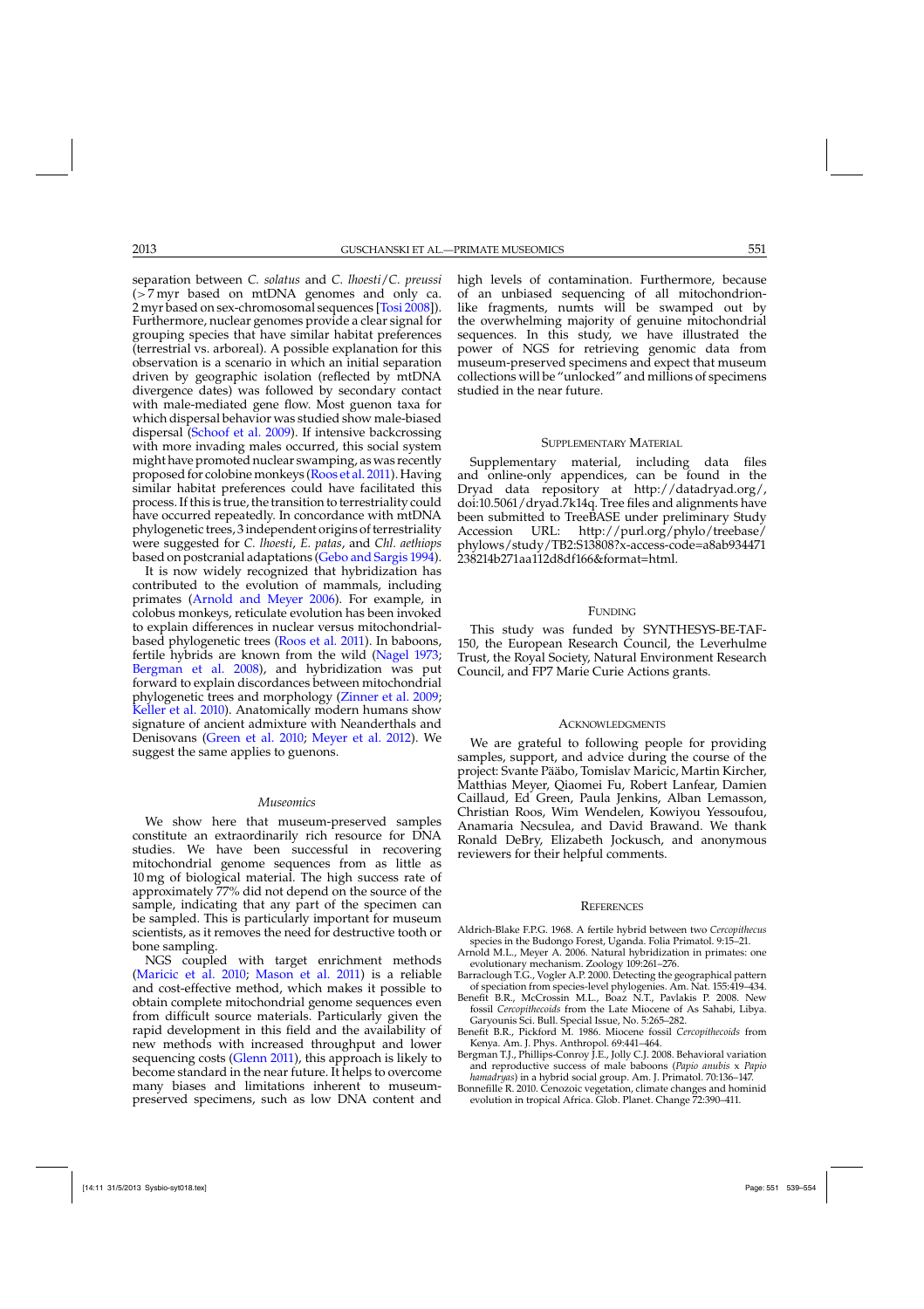- <span id="page-13-0"></span>Briggs A.W., Good J.M., Green R.E., Krause J., Maricic T., Stenzel U., Lalueza-Fox C., Rudan P., Brajkovic D., Kucan Z., Gusic I., Schmitz R., Doronichev V.B., Golovanova L.V., de la Rasilla M., Fortea J., Rosas A., Pääbo S. 2009. Targeted retrieval and analysis of five neandertal mtDNA genomes. Science 325:318–321.
- Butynski T.M. 2003. The guenons: an overview of diversity and taxonomy. In: Glenn M.E., Cords M., editors. The guenons: diversity and adaptation in African monkeys. New York: Kluwer Academic/Plenum Publishers. p. 3–13.
- Chan Y.C., Roos C., Inoue-Murayama M., Inoue E., Shih C.C., Pei K.J., Vigilant L. 2010. Mitochondrial genome sequences effectively reveal the phylogeny of *Hylobates gibbons*. PLoS One 5:e14419.
- Chatterjee H.J., Ho S.Y., Barnes I., Groves C. 2009. Estimating the phylogeny and divergence times of primates using a supermatrix approach. BMC Evol. Biol. 9:259.
- de Jong Y.A., Butynski T.M. 2010. Three Sykes's monkey *Cercopithecus mitis* x Vervet monkey *Chlorocebus pygerythrus* hybrids in Kenya. Primate. Conserv. 25:43–56.
- Detwiler K.M., Burrell A.S., Jolly C.J. 2005. Conservation implications of hybridization in African Cercopithecine monkeys. Int. J. Primatol. 26:661–684.
- Disotell T.R., Raaum R.L. 2003. Molecular timescale and gene tree incongruence in the guenons. In: Glenn M.E., Cords M., editors. The guenons: diversity and adaptation in African monkeys. New York: Kluwer Academic/Plenum Publishers. p. 25–34.
- Drummond A., Rambaut A. 2007. BEAST: Bayesian evolutionary analysis by sampling trees. BMC Evol. Biol. 7:214.
- Dutrillaux B., Muleris M., Couturier J. 1988. Chromosomal evolution of Cercopithecinae. In: Gautier-Hion A., Bourliere F., Gautier J.-P., Kingdon J., editors. A primate radiation: evolutionary biology of the African guenons. New York: Cambridge University Press. p. 150–159.
- Enstam K.L., Isbell L.A. 2002. Comparison of responses to alarm calls by patas (*Erythrocebus patas*) and vervet (*Cercopithecus aethiops*) monkeys in relation to habitat structure. Am. J. Phys. Anthropol. 119:3–14.
- Etienne R.S., Rosindell J. 2012. Prolonging the past counteracts the pull of the present: protracted speciation can explain observed slowdowns in diversification. Syst. Biol. 61:204–213.
- Fabre P.H., Rodrigues A., Douzery E.J.P. 2009. Patterns of macroevolution among Primates inferred from a supermatrix of mitochondrial and nuclear DNA. Mol. Phylogenet. Evol. 53: 808–825.
- Finstermeier K. 2010. Revision of primate phylogeny [dissertation]. University of Leipzig.
- Fulton T.L., Strobeck C. 2010. Multiple fossil calibrations, nuclear loci and mitochondrial genomes provide new insight into biogeography and divergence timing for true seals (Phocidae, Pinnipedia). J. Biogeogr. 37:814–829.
- Funk D.J., Omland K.E. 2003. Species-level paraphyly and polyphyly: frequency, causes, and consequences, with insights from animal mitochondrial DNA. Annu. Rev. Ecol. Evol. Syst. 34:397–423.
- Gautier J.-P. 1988. Interspecific affinities among guenons as deduced from vocalization. In: Gautier-Hion A., Bourliere F., Gautier J.-P., Kingdon J., editors. A primate radiation: evolutionary biology of the African guenons. New York: Cambridge University Press. p. 194–226.
- Gautier-Hion A. 1988. Polyspecific associations among forest guenons: ecological, behavioural and evolutionary aspects. In: Gautier-Hion A., Bourliere F., Gautier J.P., Kingdon J., editors. A primate radiation: evolutionary biology of the African guenons. New York: Cambridge University Press. p. 452–476.
- Gebo D.L., Sargis E.J. 1994. Terrestrial adaptations in the postcranial skeletons of guenons. Am. J. Phys. Anthropol. 93:341–371.
- Gilbert C.C., Goble E.D., Hill A. 2010. Miocene Cercopithecoidea from the Tugen Hills, Kenya. J. Hum. Evol. 59:465–483.
- Glenn T.C. 2011. Field guide to next-generation DNA sequencers. Mol. Ecol. Resour. 11:759–769.
- Goudie A.S. 2005. The drainage of Africa since the cretaceous. Geomorphology 67:437–456.
- Green R.E., Briggs A.W., Krause J., Prufer K., Burbano H.A., Siebauer M., Lachmann M., Pääbo S. 2009. The Neandertal genome and ancient DNA authenticity. EMBO J. 28:2494–2502.
- Green R.E., Krause J., Briggs A.W., Maricic T., Stenzel U., Kircher M., Patterson N., Li H., Zhai W.W., Fritz M.H.Y., Hansen N.F., Durand E.Y., Malaspinas A.S., Jensen J.D., Marques-Bonet T., Alkan C., Prufer K., Meyer M., Burbano H.A., Good J.M., Schultz R., Aximu-Petri A., Butthof A., Hober B., Hoffner B., Siegemund M.,Weihmann A., Nusbaum C., Lander E.S., Russ C., Novod N., Affourtit J., Egholm M., Verna C., Rudan P., Brajkovic D., Kucan Z., Gusic I., Doronichev V.B., Golovanova L.V., Lalueza-Fox C., de la Rasilla M., Fortea J., Rosas A., Schmitz R.W., Johnson P.L.F., Eichler E.E., Falush D., Birney E., Mullikin J.C., Slatkin M., Nielsen R., Kelso J., Lachmann M., Reich D., Pääbo S. 2010. A draft sequence of the neandertal genome. Science 328:710–722.
- Green R.E., Malaspinas A.S., Krause J., Briggs A.W., Johnson P.L.F., Uhler C., Meyer M., Good J.M., Maricic T., Stenzel U., Prufer K., Siebauer M., Burbano H.A., Ronan M., Rothberg J.M., Egholm M., Rudan P., Brajkovic D., Kucan Z., Gusic I., Wikstrom M., Laakkonen L., Kelso J., Slatkin M., Pääbo S. 2008. A complete neandertal mitochondrial genome sequence determined by high-throughput Sequencing. Cell 134:416–426.
- Groves C.P. 1989. A theory of human and primate evolution. New York: Oxford University Press.
- Grubb P., Butynski T.M., Oates J.F., Bearder S.K., Disotell T.R., Groves C.P., Struhsaker T.T. 2003. Assessment of the diversity of African primates. Int. J. Primatol. 24:1301–1357.
- Gunnarsdottir E.D., Li M., Bauchet M., Finstermeier K., Stoneking M. 2011. High-throughput sequencing of complete human mtDNA genomes from the Philippines. Genome Res. 21:1–11.
- Haug G.H., Ganopolski A., Sigman D.M., Rosell-Mele A., Swann G.E., Tiedemann R., Jaccard S.L., Bollmann J., Maslin M.A., Leng M.J., Eglinton G. 2005. North Pacific seasonality and the glaciation of North America 2.7 million years ago. Nature 433: 821–825.
- Hazkani-Covo E. 2009. Mitochondrial insertions into primate nuclear genomes suggest the use of numts as a tool for phylogeny. Mol. Biol. Evol. 26:2175–2179.
- Hazkani-Covo E., Zeller R.M., Martin W. 2010. Molecular poltergeists: mitochondrial DNA copies (numts) in sequenced nuclear genomes. PLoS Genet. 6:e1000834.
- Heled J., Drummond A.J. 2012. Calibrated tree priors for relaxed phylogenetics and divergence time estimation. Syst. Biol. 61: 138–149.
- Jablonski N.G. 2002. Fossil old world monkeys: the Late Neogene radiation. In: Hartwig W., editor. The primate fossil record. Cambridge: Cambridge University Press. p. 255–300.
- Jacobs B.F. 2004. Palaeobotanical studies from tropical Africa: relevance to the evolution of forest, woodland and savannah biomes. Philos. Trans. R. Soc. Lond. B. Biol. Sci. 359:1573–1583.
- Jennings W.B., Edwards S.V. 2005. Speciational history of Australian grass finches (Poephila) inferred from thirty gene trees. Evolution. 59:2033–2047.
- Johnson W.E., Eizirik E., Pecon-Slattery J., Murphy W.J., Antunes A., Teeling E., O'Brien S.J. 2006. The late Miocene radiation of modern Felidae: a genetic assessment. Science 311:73–77.
- Jones K.E., Bielby J., Cardillo M., Fritz S.A., O'Dell J., Orme C.D.L., Safi K., Sechrest W., Boakes E.H., Carbone C., Connolly C., Cutts M.J., Foster J.K., Grenyer R., Habib M., Plaster C.A., Price S.A., Rigby E.A., Rist J., Teacher A., Bininda-Emonds O.R.P., Gittleman J.L., Mace G.M., Purvis A., Michener W.K. 2009. PanTHERIA: a specieslevel database of life history, ecology, and geography of extant and recently extinct mammals. Ecology 90:2648–2648.
- Katoh K., Asimenos G., Toh H. 2009. Multiple alignment of DNA sequences with MAFFT. Methods Mol. Biol. 537:39–64.
- Katoh K., Toh H. 2008. Recent developments in the MAFFT multiple sequence alignment program. Brief. Bioinform. 9:286–298.
- Keller C., Roos C., Groeneveld L.F., Fischer J., Zinner D. 2010. Introgressive hybridization in southern African baboons shapes patterns of mtDNA variation. Am. J. Phys. Anthropol. 142: 125–136.
- Kingdon J. 1988. What are face patterns and do they contribute to reproductive isolation in guenons? In: Gautier-Hion A., Bourliere F., Gautier J.-P., Kingdon J., editors. A primate radiation: evolutionary biology of the African guenons. New York: Cambridge University Press. p. 228–245.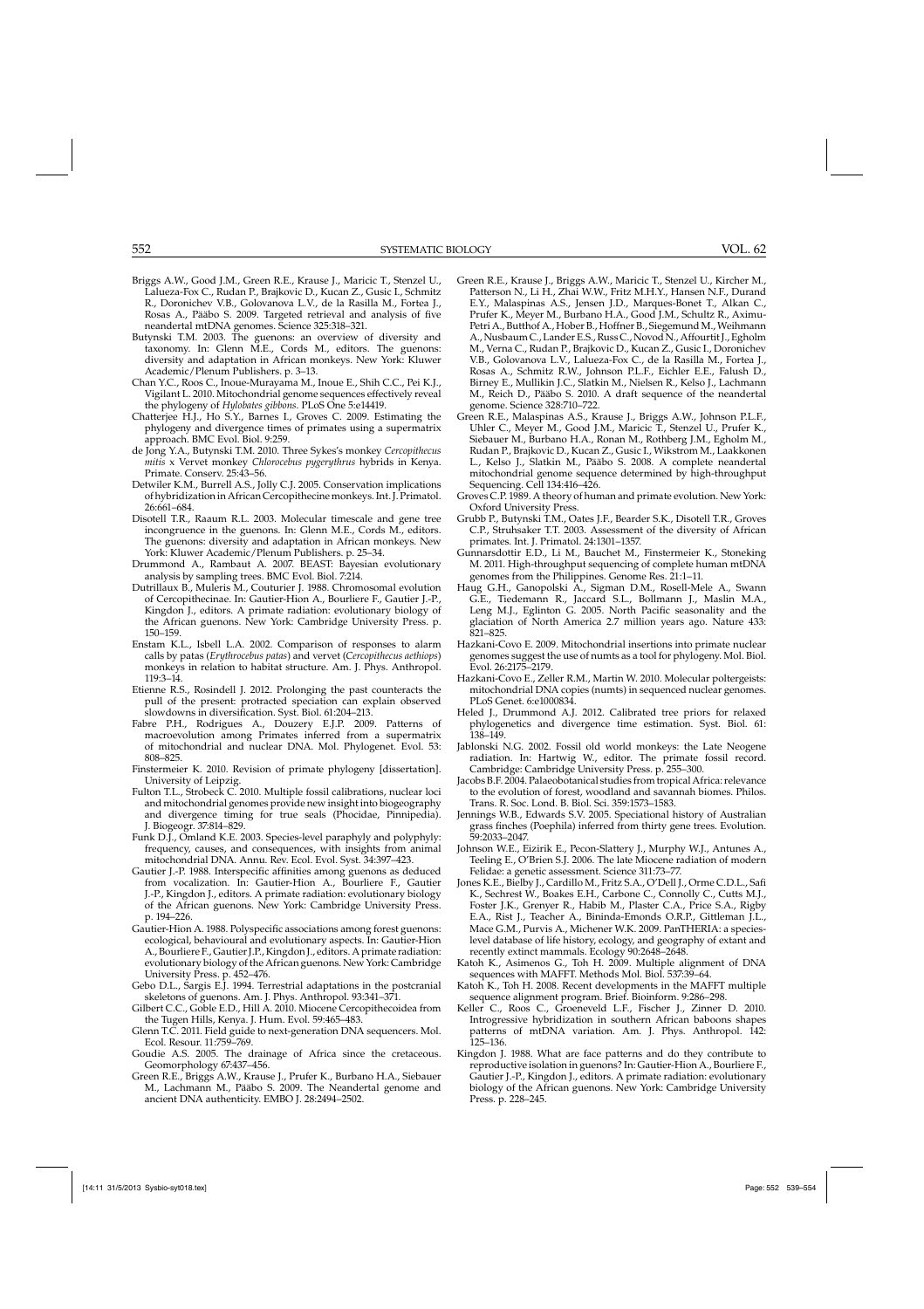- <span id="page-14-0"></span>Kingdon J. 2005. The Kingdon pocket guide to African mammals. Princeton (NJ): Princeton University Press.
- Kingdon J.S. 1980. The role of visual signals and face patterns in African forest monkeys (guenons) of the genus *Cercopithecus*. Trans. Zool. Soc. Lond. 35:425–475.
- Kircher M. 2012. Analysis of high-throughput ancient DNA sequencing data. Methods Mol. Biol. 840:197–228.
- Kircher M., Stenzel U., Kelso J. 2009. Improved base calling for the Illumina Genome Analyzer using machine learning strategies. Genome Biol. 10:R83.
- Krause J., Briggs A.W., Kircher M., Maricic T., Zwyns N., Derevianko A., Pääbo S. 2010. A complete mtDNA genome of an early modern human from Kostenki, Russia. Curr. Biol. 20:231–236.
- Krause J., Unger T., Nocon A., Malaspinas A.S., Kolokotronis S.O., Stiller M., Soibelzon L., Spriggs H., Dear P.H., Briggs A.W., Bray S.C., O'Brien S.J., Rabeder G., Matheus P., Cooper A., Slatkin M., Pääbo S., Hofreiter M. 2008. Mitochondrial genomes reveal an explosive radiation of extinct and extant bears near the Miocene–Pliocene boundary. BMC Evol. Biol. 8:220.
- Kuroda S., Kano T., Muhindo K. 1985. Further information on the new monkey species, *Cercopithecus salongo* THYS VAN DEN AUDENAERDE, 1977. Primates 26:325–333.
- Lanfear R., Calcott B., Ho S.Y., Guindon S. 2012. PartitionFinder: combined selection of partitioning schemes and substitution models for phylogenetic analyses. Mol. Biol. Evol. 29:1695–1701
- Larsen P.A., Marchan-Rivadeneira M.R., Baker R.J. 2010. Natural hybridization generates mammalian lineage with species characteristics. Proc. Natl Acad. Sci. U. S. A. 107:11447–11452.
- Legros F., Malka F., Frachon P., Lombes A., Rojo M. 2004. Organization and dynamics of human mitochondrial DNA. J. Cell Sci. 117: 2653–2662.
- Li H., Durbin R. 2009. Fast and accurate short read alignment with Burrows–Wheeler transform. Bioinformatics 25:1754–1760.
- Maricic T., Whitten M., Pääbo S. 2010. Multiplexed DNA sequence capture of mitochondrial genomes using PCR products. PLoS One 5:e14004.
- Mason V.C., Li G., Helgen K.M., Murphy W.J. 2011. Efficient crossspecies capture hybridization and next-generation sequencing of mitochondrial genomes from noninvasively sampled museum specimens. Genome Res. 21:1695–1704.
- Meyer M., Kircher M. 2010. Illumina sequencing library preparation for highly multiplexed target capture and sequencing. Cold Spring Harb. Protoc. 2010:pdb.prot5448.
- Meyer M., Kircher M., Gansauge M.T., Li H., Racimo F., Mallick S., Schraiber J.G., Jay F., Prufer K., de Filippo C., Sudmant P.H., Alkan C., Fu Q.M., Do R., Rohland N., Tandon A., Siebauer M., Green R.E., Bryc K., Briggs A.W., Stenzel U., Dabney J., Shendure J., Kitzman J., Hammer M.F., Shunkov M.V., Derevianko A.P., Patterson N., Andres A.M., Eichler E.E., Slatkin M., Reich D., Kelso J., Pääbo S. 2012. A high-coverage genome sequence from an Archaic Denisovan individual. Science 338:222–226.
- Miller M.A., Holder M.T., Vos R., Midford P.E., Liebowitz T., Chan L., Hoover P., Warnow T. 2009. The CIPRES portals, CIPRES. 2009-08- 04. Available from: URL http://www.webcitation.org/5imQlJeQa last accessed April 02, 2013.
- Moulin S., Gerbault-Seureau M., Dutrillaux B., Richard F.A. 2008. Phylogenomics of African guenons. Chromosome Res. 16:783–799.
- Moyle R.G., Filardi C.E., Smith C.E., Diamond J. 2009. Explosive Pleistocene diversification and hemispheric expansion of a "great speciator". Proc. Natl Acad. Sci. U. S. A. 106:1863–1868.
- Nagel U. 1973. A comparison of anubis baboons, hamadryas baboons and their hybrids at a species border in Ethiopia. Folia Primatol. 19:104–165.
- Olson D.M., Dinerstein E., Wikramanayake E.D., Burgess N.D., Powell G.V.N., Underwood E.C., D'Amico J.A., Itoua I., Strand H.E., Morrison J.C., Loucks C.J., Allnutt T.F., Ricketts T.H., Kura Y., Lamoreux J.F., Wettengel W.W., Hedao P., Kassem K.R. 2001. Terrestrial ecoregions of the worlds: a new map of life on Earth. Bioscience 51:933–938.
- Perelman P., Johnson W.E., Roos C., Seuanez H.N., Horvath J.E., Moreira M.A., Kessing B., Pontius J., Roelke M., Rumpler Y., Schneider M.P., Silva A., O'Brien S.J., Pecon-Slattery J. 2011. A molecular phylogeny of living primates. PLoS Genet. 7:e1001342.
- Raaum R.L., Sterner K.N., Noviello C.M., Stewart C.B., Disotell T.R. 2005. Catarrhine primate divergence dates estimated from complete mitochondrial genomes: concordance with fossil and nuclear DNA evidence. J. Hum. Evol. 48:237–257.
- Rabosky D.L. 2006. Likelihood methods for detecting temporal shifts in diversification rates. Evolution 60:1152–1164.
- Rambaut A., Drummond A.J. 2009. Tracer v1.5. Available from: URL http://tree.bio.ed.ac.uk/software/tracer/ last accessed April 02, 2013.
- Ree R.H., Moore B.R., Webb C.O., Donoghue M.J. 2005. A likelihood framework for inferring the evolution of geographic range on phylogenetic trees. Evolution 59:2299–2311.
- Ree R.H., Smith S.A. 2008. Maximum likelihood inference of geographic range evolution by dispersal, local extinction, and cladogenesis. Syst. Biol. 57:4–14.
- Robin E.D., Wong R. 1988. Mitochondrial-DNA molecules and virtual number of mitochondria per cell in mammalian-cells. J. Cell. Physiol. 136:507–513.
- Rohland N., Siedel H., HofreiterM. 2009. A rapid column-based ancient DNA extraction method for increased sample throughput. Mol. Ecol. Resour. 10:677–683.
- Roos C., Zinner D., Kubatko L.S., Schwarz C., Yang M., Meyer D., Nash S.D., Xing J., Batzer M.A., Brameier M., Leendertz F.H., Ziegler T., Perwitasari-Farajallah D., Nadler T., Walter L., Osterholz M. 2011. Nuclear versus mitochondrial DNA: evidence for hybridization in colobine monkeys. BMC Evol. Biol. 11:77.
- Rumpler Y., Hauwy M., Fausser J.L., Roos C., Zaramody A., Andriaholinirina N., Zinner D. 2011. Comparing chromosomal and mitochondrial phylogenies of the Indriidae (Primates, Lemuriformes). Chromosome Res. 19:209–224.
- Sanderson M.J. 2002. Estimating absolute rates of molecular evolution and divergence times: a penalized likelihood approach. Mol. Biol. Evol. 19:101–109.
- Schliep K.P. 2011. phangorn: phylogenetic analysis in R. Bioinformatics 27:592–593.
- Schoof V.A.M., Jack K.M., Isbell L.A. 2009. What traits promote male parallel dispersal in primates? Behaviour 146:701–726.
- Shimodaira H., Hasegawa M. 1999. Multiple comparisons of loglikelihoods with applications to phylogenetic inference. Mol. Biol. Evol. 16:1114–1116.
- Stamatakis A. 2006. RAxML-VI-HPC: maximum likelihood-based phylogenetic analyses with thousands of taxa and mixed models. Bioinformatics 22:2688–2690.
- Stamatakis A., Hoover P., Rougemont J. 2008. A rapid bootstrap algorithm for the RAxML web servers. Syst. Biol. 57: 758–771.
- Stothard P. 2000. The sequence manipulation suite: JavaScript programs for analyzing and formatting protein and DNA sequences. Biotechniques 28:1102, 1104.
- Stromer E. 1920. Mitteilungen über die Wirbeltierreste aus dem Mittelpliocän des Natrontales (Ägypten). 5: Nachtrag zur 1: Affen. Sitzungberichte der bayerische Akademie der Wissenschaften, Mathematisch-naturwissenschaftliche Klasse. 1:345–370.
- Struhsaker T.T., Butynski T.M., Lwanga J.S. 1988. Hybridization between redtail (*Cercopithecus ascanius* schmidti) and blue (*C. mitis* stuhlmanni) monkeys in the Kibale Forest, Uganda. In: Gautier-Hion A., Bourliere F., Gautier J.-P., Kingdon J., editors. A primate radiation: evolutionary biology of the African guenons. New York: Cambridge University Press. p. 54–78.
- Thalmann O., Hebler J., Poinar H.N., Pääbo S., Vigilant L. 2004. Unreliable mtDNA data due to nuclear insertions: a cautionary tale from analysis of humans and other great apes. Mol. Ecol. 13: 321–335.
- Tosi A.J. 2008. Forest monkeys and *Pleistocene refugia*: a phylogeographic window onto the disjunct distribution of the *Chlorocebus lhoesti* species group. Zool. J. Linn. Soc. 154: 408–418.
- Tosi A.J., Detwiler K.M., Disotell T.R. 2005. X-chromosomal window into the evolutionary history of the guenons (Primates : Cercopithecini). Mol. Phylogenet. Evol. 36:58–66.
- Tosi A.J., Melnick D.J., Disotell T.R. 2004. Sex chromosome phylogenetics indicate a single transition to terrestriality in the guenons (tribe Cercopithecini). J. Hum. Evol. 46:223–237.